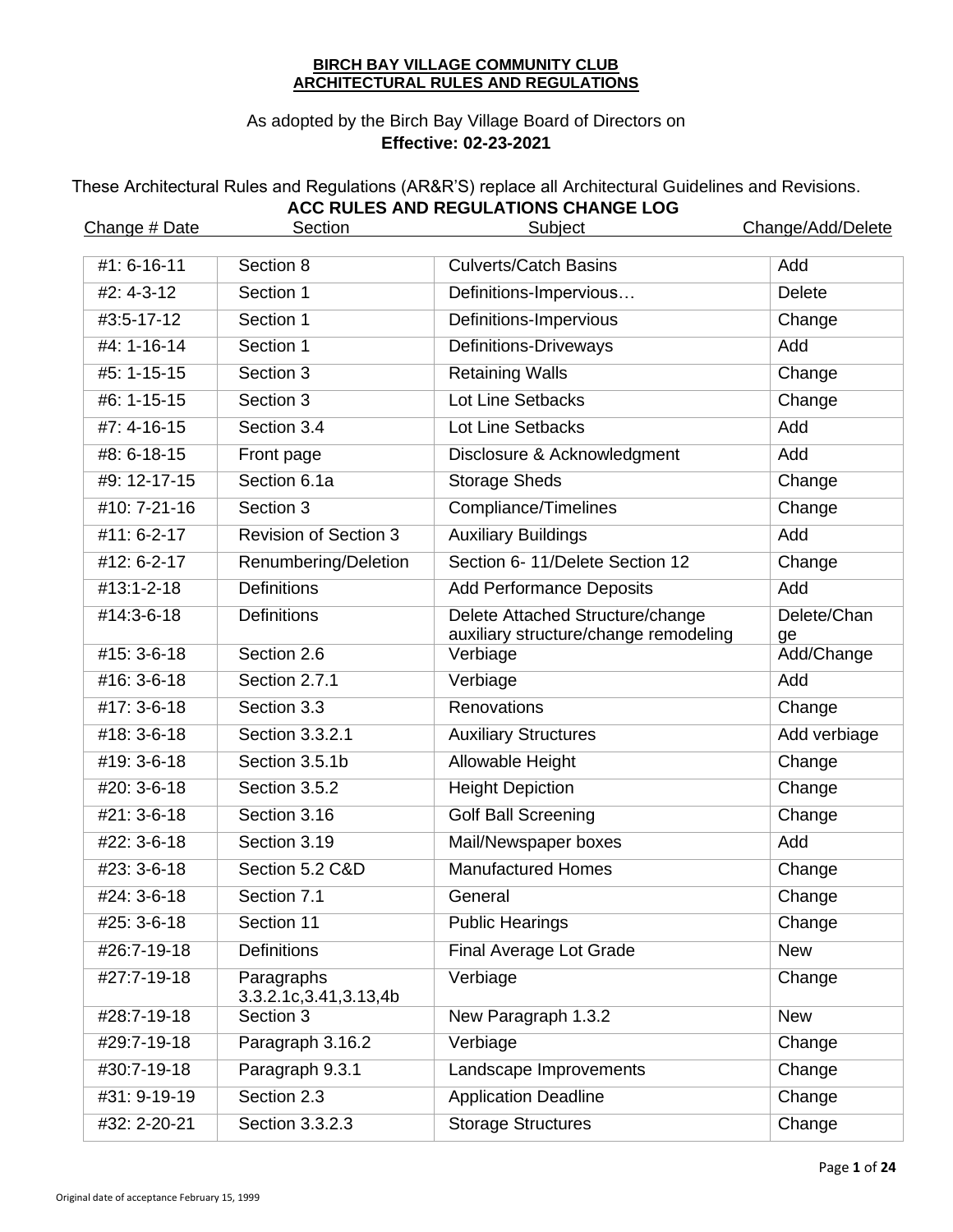# **TABLE OF CONTENTS**  DEFINITIONS PAGE 4 1 ARCHITECTURAL CONTROL COMMITTEE (ACC) PAGE 7 1.1 PURPOSE 1.2 SCOPE

- 1.3 COMMISSION 1.3.1 STRUCTURE RESTRICTION 1.3.2 STRUCTURE HEIGHT ALLOWANCES
- 1.4 MEMBERSHIP 1.5 RESPONSIBILITY
- 

# 2 PROJECT APPROVAL PROCESS PAGE 8

- 2.1 APPLICATION
- 2.2 REVIEW
	- 2.2.1 PROJECT COMMENCEMENT
- 2.3 SCHEDULE
- 2.4 EMERGENCY SMALL PROJECTS
- 2.5 ADMINISTRATIVE FEES (SEE CURRENT FEE SCHEDULE)
- 2.6 PERFORMANCE DEPOSITS
- 2.7 REQUIRED PROJECT DOCUMENTS
	- 2.7.1 MAJOR PROJECT REQUIREMENTS
	- 2.7.2 MINOR PROJECT REQUIREMENTS
	- 2.7.3 TREE REMOVAL PROJECT REQUIREMENTS

# 3 PLANNING AND CONTROL RULES & REGULATIONS THE REST RANGE 11

3.1 ACCESS

3.1.2 RESERVATION OF EASEMENTS

- 3.2 PROPERTY VERIFICATION (SURVEY)
- 3.3 RESIDENTIAL PURPOSES ONLY
	- 3.3.1 SIZE REQUIREMENT (MIN SQ FOOTAGE)
	- 3.3.2 AUXILIARY STRUCTURES
		- 3.3.2.1 AUXILIARY GARAGE AND WORKSHOP STRUCTURES 3.3.2.2 CARPORTS IN DIVISION 7 AND 12M
			- 3.3.2.3 STORAGE STRUCTURES (SHEDS)
- 3.4 LOT LINE SETBACKS/MAXIMUM STRUCTURE HEIGHTS (FENCES, WINDSCREENS)
- 3.5 HEIGHT RESTRICTIONS
	- 3.5.1 ALLOWABLE HEIGHT
		- 3.5.2 HEIGHT DEPICTIOIN
	- 3.5.3 HEIGHT CERTIFICATION
- 3.6 HOME/LOT COVERAGE RESTRICTIONS
	- 3.6.1 SINGLE FAMILY DWELLING COVERAGE
	- 3.6.2 LOT COVERAGE
- 3.7 PROJECT REQUIREMENTS 3.7.1 TIMELINES
	- 3.7.2 COMPLIANCE
- 3.8 LANDSCAPING
- 3.9 RETAINING WALLS
- 3.10 EXTERIOR FINISHES
- 3.11 HOUSE NUMBERS
- 3.12 SATELLITE DISHES
- 3.13 FLAGPOLES
- 3.14 WIND TURBINES
- 3.15 MARINA/LAKE/POND STRUCTURES
- 3.16 GOLF BALL SCREENING
- 3.17 PROPANE TANKS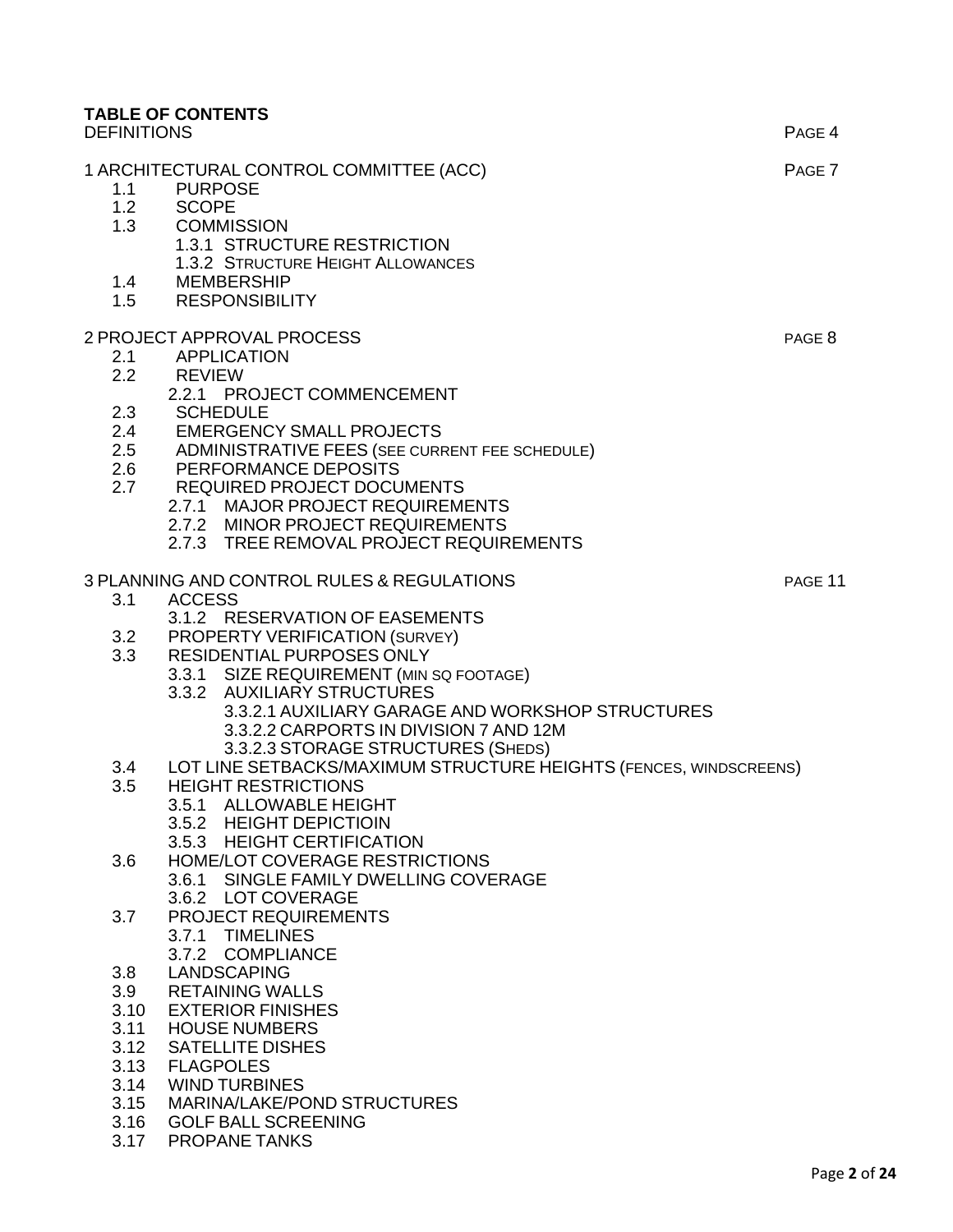# 3.18 EXTERIOR LIGHTING

|                       | 4 STRUCTURES AND PLANTING RESTRICTIONS FOR CERTAIN PROPERTIES<br>(LAKES, MARINA, BEAVER POND, GOLF COURSE) STRUCTURE HEIGHTS IN SETBACKS                                                     | PAGE 18 |
|-----------------------|----------------------------------------------------------------------------------------------------------------------------------------------------------------------------------------------|---------|
| 5.1<br>5.2            | 5 SINGLE FAMILY DWELLING TYPES<br>STICK/FACTORY BUILT HOMES<br><b>MANUFACTURED/MOBILE HOMES</b>                                                                                              | PAGE 18 |
|                       | 6 OFF STREET PARKING AND DRIVEWAYS<br>6.1 SPACES<br>6.2 DRIVEWAYS<br>6.3 VACANT LOTS                                                                                                         | PAGE 19 |
| 7.1<br>7.6            | 7 CULVERT AND CATCH BASIN PROCEDURES<br>PAGE 19<br><b>GENERAL</b><br>7.2 MATERIALS<br>7.3 DIMENSIONS<br>7.4 INSTALLATION<br>7.5 INSPECTION<br><b>MAINTENANCE</b>                             |         |
| 8 STORM WATER CONTROL |                                                                                                                                                                                              | PAGE 20 |
| 9.4                   | <b>9 LOT REQUIREMENTS</b><br>9.1 GENERAL<br>9.2 DURING CONSTRUCTION<br>9.3 VACANT LOTS<br>9.3.1 LANDSCAPE IMPROVEMENTS<br><b>TREES AND SHRUBS</b><br>9.4.1 SAFETY<br>9.4.2 VIEW INFRINGEMENT | PAGE 20 |
| <b>10 VARIANCES</b>   |                                                                                                                                                                                              | PAGE 22 |
|                       | <b>11 PUBLIC HEARINGS</b><br>11.1 PROCESS                                                                                                                                                    | PAGE 22 |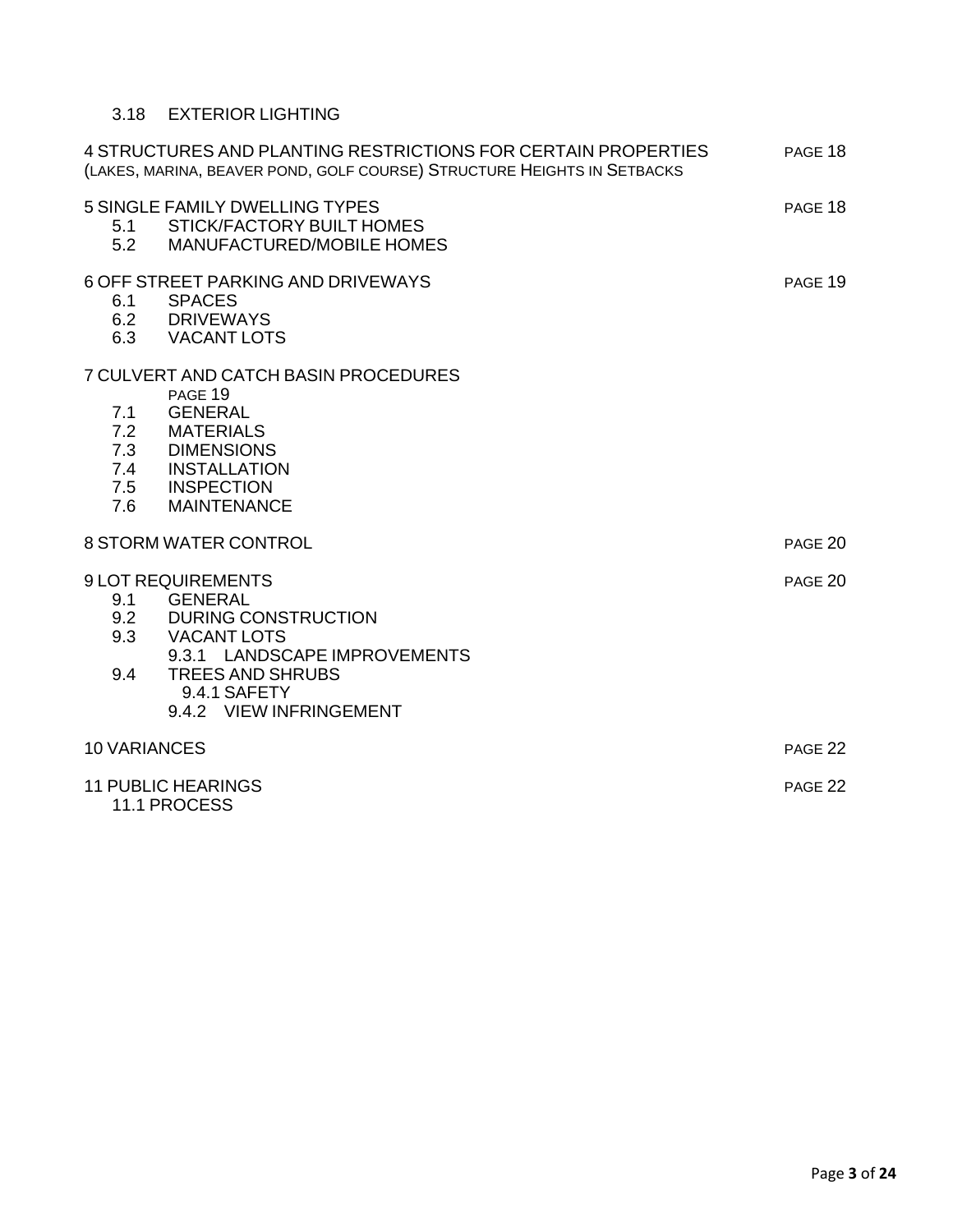# **DEFINITIONS**

- **1. Auxiliary Structure –** A single story garage, workshop, carport or storage building that is not physically attached to a single-family dwelling.
- **2. Back Fill -** The placement of earth or selected other material, such as sand, gravel, crushed aggregate, or rock in an excavated void.
- **3. Boat Prop -** A temporary or permanent support used to keep land-stored boats upright that is not a boat trailer.
- **4. Single Family Dwelling Impervious Coverage -** The percent of ground area occupied by a singlefamily dwelling, its eaves, garage and structures. It shall also include the area covered by any carport in lieu of a garage, whether the area under the carport is hard surfaced or not.
- **5. Common Property -** Property owned and administered by the Birch Bay Village Community Club which is the corporate entity governing and administering the rights and privileges of all owners (members thereof, of the Birch Bay Village Community Club) of private property in Birch Bay Village.
- **6. Driveway**  A private road that connects directly between a single-family dwelling/garage/carport and a BBVCC paved street.
- **7. Easement -** A vested or acquired right to use land other than as a tenant, for specific purpose, such right being held by someone other than the owner who holds title to the land.
- **8. Exterior Renovations**  Remodeling, reconstruction, alterations or additions, which increase the size or alter the exterior elevation or appearance of structures on the lot.
- **9. Factory Built Home**  A home that is largely built someplace else usually in modules and then shipped to a site for assembly and permanent installation.
- **10. Final Average Lot Grade**  The surface height of a lot after final grading following construction or placement of a single-family dwelling disregarding raised areas such as mounds, berms, retaining walls, landscape rock, etc.
- **11. Finished Grade -** The average elevation of the finished ground level at the center of all walls of a structure.
- **12. Flagpole -** A pole greater than six (6) feet in height used to raise a flag.
- **13. Front Lot Line -** The property line separating a lot from a street right of way. In the case of a corner lot bounded by two streets it is the property line separating the lot from the main street right of way usually the one facing the dwellings main entrance door.
- **14. Golf Ball Screen** A protective screen to prevent golf balls from entering a property and causing damage or injury
- **15. Impervious Material**  Materials, which prevent or seriously impede the natural penetration of water into the ground. Examples include but are not limited to: concrete, asphalt, brick, pavers, close boarded decks/walkways, etc.
- **16. Living Space**  The finished interior area of a single-family dwelling meant for human habitation. It does not include garages, carports, storage sheds, etc.
- **17. Lot Line**  A boundary of a lot as determined by a licensed surveyor, commonly called a property line.
- **18. Manufactured Home**  Also called a mobile home and is constructed almost entirely in a factory. The home is placed on a steel chassis with wheels, transported to the building site and semi permanently attached. The wheels can be removed but the chassis stays in place.
- **19. Natural Ground Level**  The undisturbed surface height of a lot prior to improvement.
- **20. Parking Space -** A minimum area of ten (10) feet by twenty (20) feet used for temporary storage of motor vehicles, boats, etc.
- **21. Performance Deposit –** Property owner's funds that are held by BBVCC to ensure projects are completed as approved by the ACC.
- **22. Private Property** Property within the BBVCC that is owned by individual member(s).
- **23. Project Applicant** For private property it is the owner(s) or person responsible to act for the ownership entity. For common property it is normally the BBVCC Manager on behalf of The Board of Directors.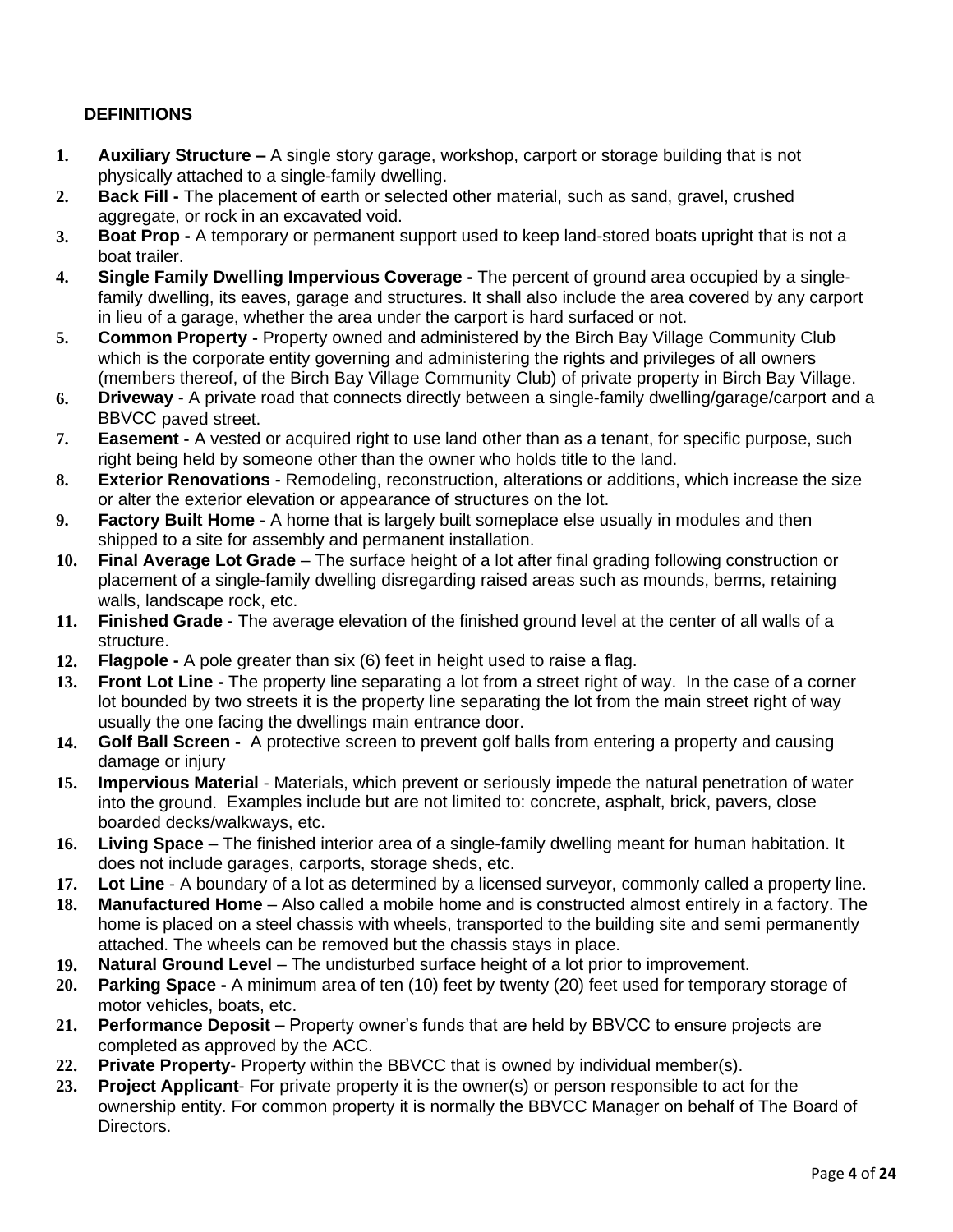- **24. Rear Lot Line**  The property line, which is not a front or side lot line.
- **25. Remodeling –** The act of changing or altering the exterior structure, style, or form of a single-family dwelling that adds 30% or more to its exterior square footage.
- **26. Retaining wall -** A wall designed to resist the lateral displacement of soil or other material.
- **27. Setbacks -** Required minimum distances from property lines to structures exceeding a specified height.
- **28. Side Lot Line**  The two (2) property lines that intersect the front lot line. These property lines separate the lot from the adjacent left/right lots or the non-main street right of way as applicable.
- **29. Single Family Dwelling -** A structure (commonly called a home/house) designated to accommodate one household only and, among other things, may contain only one kitchen.
- **30. Stick Built Home** A home that is constructed piece by piece on the building site where it will remain.
- **31. Storm Water**  Water that originates from weather related precipitation events such as rain or snow/ice melt.
- **32. Story Pole -** Vertical line drawn on an elevation plan, illustrating, with dimensions in feet and inches, the actual structure finished height and allowable height, as determined by a survey, which is measured from a spike in the road surface.
- **33. Structure -** Structure means that which is built or constructed, an edifice or building of any kind or any piece of work artificially built or composed of parts joined together in some definite manner. Structures are generally permanent in nature and attached to the ground or other structures in such a manner that they are not intended to be moved. Examples include but are not limited to: A home, detached garage/carport, storage shed, fence, privacy screen, flag pole, deck, patio, propane tank enclosure, dock, retaining wall, gazebo, pergola, trellis, concrete work, large playground set, carport, wind screen, exterior stairs, and observation platforms.
- **34. Undue Hardship -** Undue hardship exists when the AR&R deny the property owner all reasonable use of his property.
- **35. Variance**  A modification of the terms of the AR&R when it is demonstrated that an undue hardship exists.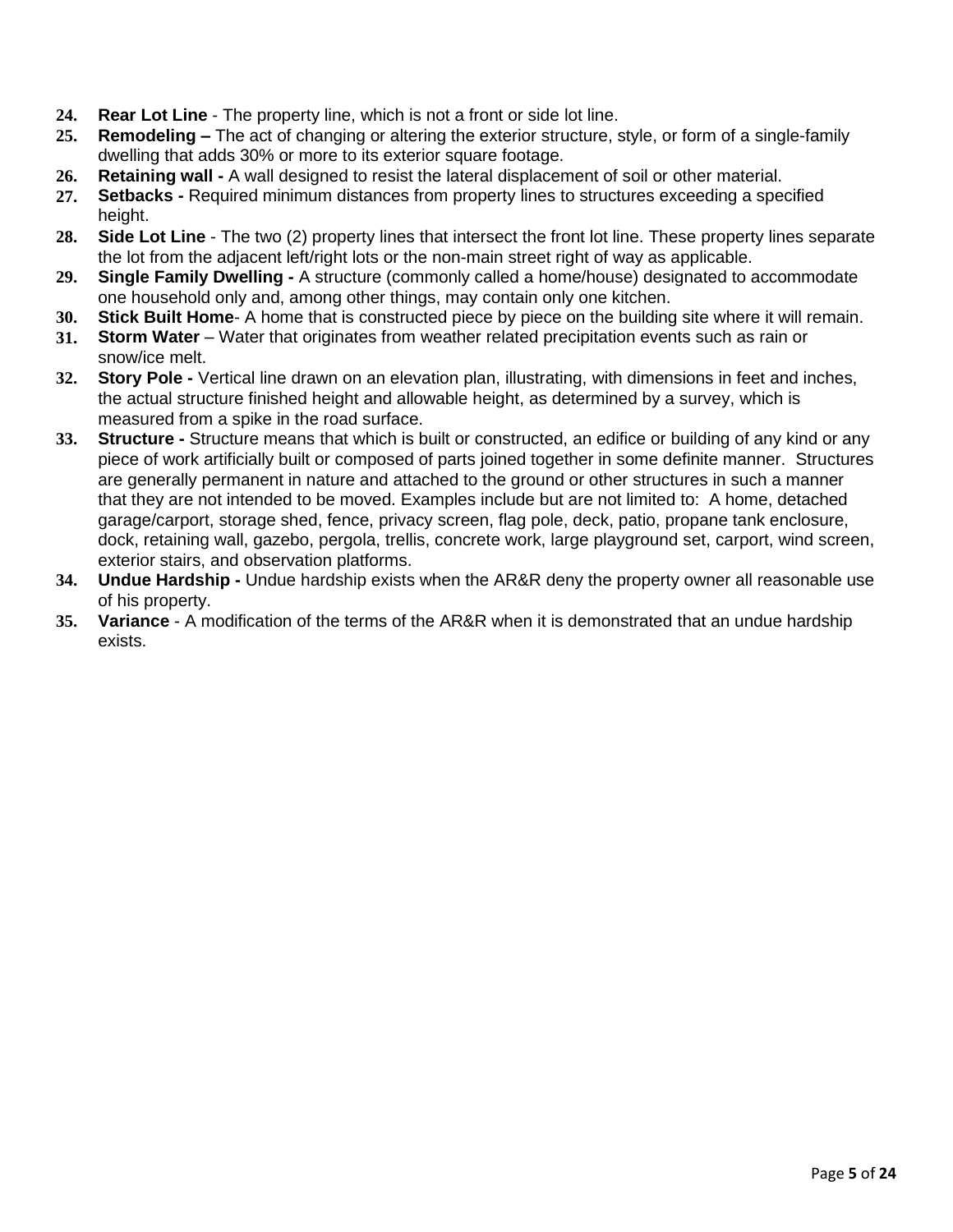### **Disclosure and Acknowledgment:**

Birch Bay Village Community Club ("BBVCC") is a planned community subject to the Declaration of Rights, Reservations, Restrictions and Covenants of Birch Bay Village dated June 20, 1966, recorded at Auditor's File No. 1009345 (the "Covenants"). Section 8(c) of the Covenants provides that an architectural control and maintenance committee is to be formed and authorizes rules and regulations to be adopted to control and restrict development of properties within BBVCC.

These Architectural Rules and Regulations as amended were adopted with the intention of creating and maintaining an aesthetically desirable community.

The purpose of the Architectural Rules and Regulations are aesthetical in nature to control and restrict development to preserve property values and not intended to satisfy any governmental law, regulation, ordinance or code, including but not limited to any building code, fire code, zoning regulation, shoreline regulation, or any other city, county, state or federal rules, regulations, ordinances and codes.

There are certain approval processes required in the Covenants and these Architectural Rules and Regulations. These approval processes and any final decisions or approvals obtained from BBVCC or the ACC do not in any way mean that the structure or project is compliant with any other laws, rules, regulations, or ordinances. Each project applicant is responsible for contacting any and all municipalities or agencies with jurisdiction over the property to ascertain what permits, processes, and approvals are necessary or required for the project. This is separate and apart from any requirements of the Covenants or Architectural Rules and Regulations.

These Architectural Rules and Regulations may not be consistent with mandatory laws or regulations for development or use of property as detailed above, and approval pursuant to the Architectural Rules and Regulations does not supersede, contravene, or replace any other legal requirement. In the event of a conflict between these Architectural Rules and Regulations and any other laws, rules, regulations, ordinances, and codes, the project applicant must comply with whatever is the most restrictive. This document is intended to be in full compliance with all governing documents and policies of BBVCC. Provided, these Architectural Rules and Regulations are subordinate and subject to the Homeowners Association Act, the applicable corporation law, the Covenants, the Articles of Incorporation, the Bylaws and the policies. In the event of any conflict between these Architectural Rules and Regulations and the foregoing, the provisions of the foregoing shall control in that order of priority.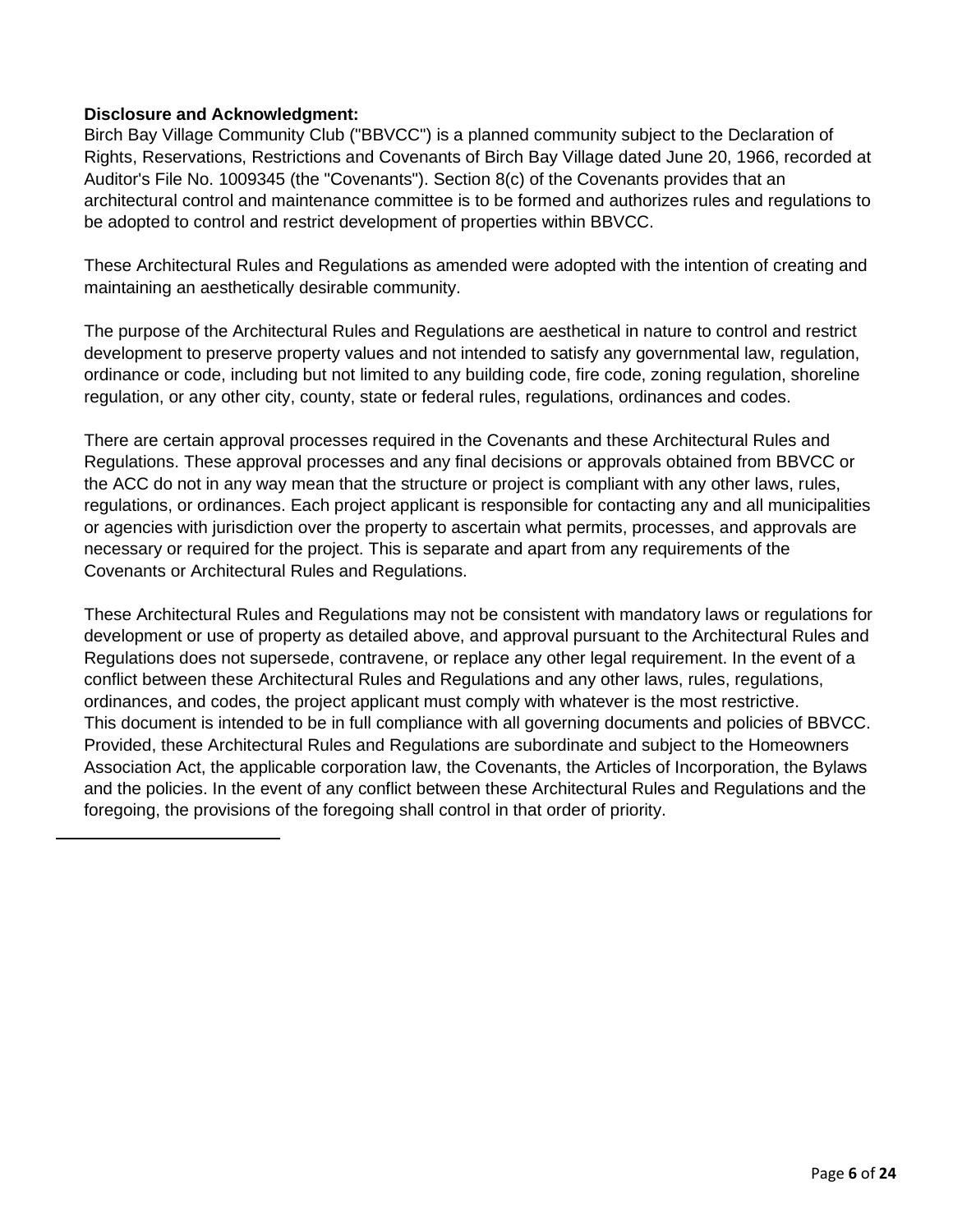#### **BIRCH BAY VILLAGE COMMUNITY CLUB (BBVCC) ARCHITECTURAL RULES AND REGULATIONS (AR&RS)**

### **ARCHITECTURAL CONTROL COMMITTEE (ACC)**

# **1.1 PURPOSE**

To create and maintain an aesthetically desirable community by encouraging:

- A. Sensitive architectural design.
- B. Quality workmanship and materials.
- C. Harmony of exterior appearance.
- D. Compatibility of topography and finish grade elevation.
- E. Preservation of the natural environment.

### **1.2 SCOPE**

The ACC reviews all private and common property projects that create or replace an exterior structure or renovate the exterior of an existing structure. This review includes renovation projects that are predominately interior to a structure but result in an exterior height or plane change such as a roof dormer or wall "bump out". Routine repair does not require ACC project review: examples include but are not limited to complete/partial re-roofing, residing, repainting and fence post/slat replacement. Routine repair **does not** include: replacement of structures. Replacement or exterior renovation of existing structures must comply with the current AR&R's except for:

- A. Those built in compliance with an existing variance.
- B. Those previously approved by the ACC and built-in compliance with prior AR&R height determination rules.

The ACC also reviews projects for tree removal and Lake Bank reinforcement. Additionally, the ACC resolves objectionable exterior lighting disputes, and makes recommendations on AR&R variance requests.

#### **\* The ACC has final determination if a project review is required or not.**

#### **1.3 COMMISSION**

No new structure, replacement structure, exterior renovation, tree removal or lake bank reinforcement can commence in Birch Bay Village (BBV) without an ACC project approval.

It is recommended that a qualified professional prepare construction documents: construction plans, materials list and site plans. Self-prepared documents for less complex projects are allowed provided they are clear, easily readable and comply with AR&R requirements.

### **1.3.1 STRUCTURE RESTRICTION**

The ACC and or Board of Directors can restrict or prohibit the creation, replacement or change to any structure even though such a structure is not otherwise restricted or prohibited herein. The ACC/Board of Directors will base their determination on their sole discretion that such structure would be detrimental to Birch Bay Village.

### **1.3.2 STRUCTURE HEIGHT ALLOWANCES**

The ACC and/or Board of Directors can allow minor aesthetic height changes to the AR&R's when they determine at their sole discretion that such improvements are enhancements to a structures design without adverse impact. Some example enhancements that could exceed AR&R height restrictions are roof weather vanes, dwelling fireplace chimneys, roof cupolas, and fence support post caps.

#### **1.4 MEMBERSHIP**

The Architectural Control Committee shall be comprised of seven members appointed by the Board of Directors. Four members will constitute a Quorum. The ACC will appoint a Chairperson.

### **1.5 RESPONSIBILITY**

The ACC is only concerned with overall planning, specific site considerations and aesthetic quality for the contents of section 1.2. In no way shall the ACC confirm assumed geological conditions, structural methods proposed, adequacy of design/engineering, nor the general adequacy or safety of any section 1.2 item that it discusses or reviews. Private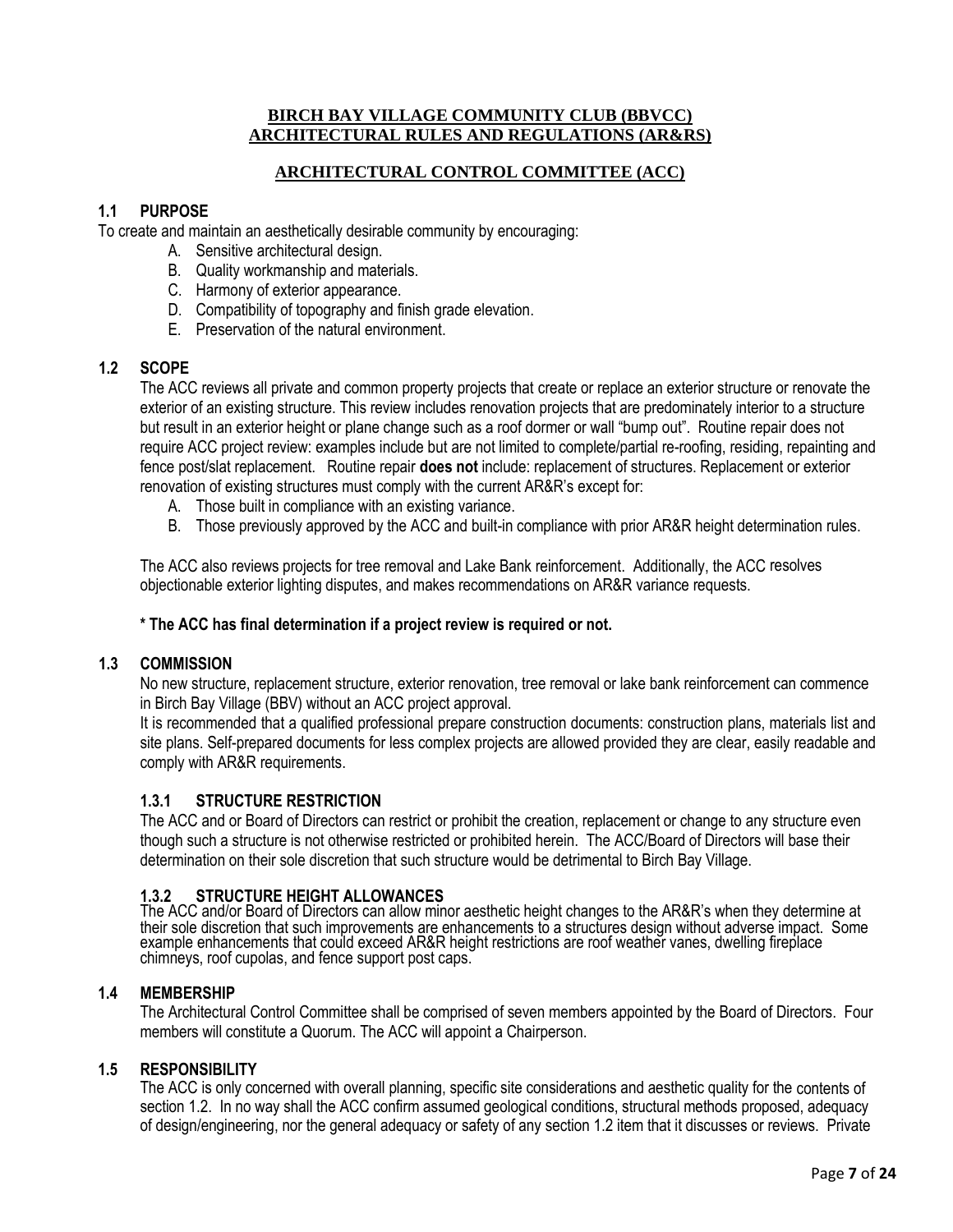property owners or in the case of common property, the BBVCC Board of Directors, are solely responsible for all aspects of their AR&R projects.

### **2 PROJECT APPROVAL PROCESS**

#### **2.1 APPLICATION**

The approval process is initiated by project applicants obtaining the appropriate ACC Project Request Checklist from the BBVCC management office. Next, applicants complete sign and submit the checklist with required documents to the management office with applicable fees and performance deposits. The management office reviews all project submittals for completeness and compliance with the AR&R. Project submittals are considered complete and ready for ACC review once applicants have complied with all management office review comments.

Private property project applicants are the property owner(s) or person(s) responsible to act for the ownership entity. Private property applicants can designate an agent to represent them for a specific AR&R project. The agent designation must be in writing to the BBVCC management office and contain:

- 1. The agents name, address and phone number.
- 2. The project to which the agent designation applies.
- 3. The division and lot number for the project.
- 4. Signature of the property owner.

For common property projects the person responsible for project application on behalf of the BBVCC Board of Directors is the BBVCC Manager.

The BBVCC management staff is available to answer project application questions. The staff is not responsible for checklist completion or supporting documents. Project applicants are responsible for all project checklist completion, supporting documents, fees and performance deposits.

### **2.2 REVIEW**

The ACC reviews submitted projects and approves or disapproves them in writing. The written approval or disapproval is sent to the project applicant by the BBVCC Manager. In the event the ACC fails to approve or disapprove within sixty (60) days any project for which all-applicable provisions of the AR&R have been met, the project is considered approved.

#### **2.2.1 PROJECT COMMENCEMENT**

Work on any project shall not commence until approval is given by the ACC and written confirmation from the BBVCC Manager, is received by the applicant unless the section 2.2 applies.

### **2.3 SCHEDULE**

The regular ACC meeting is held on the first Tuesday of each month at 7:00pm, in the BBVCC Club House. The ACC may hold additional meetings at its discretion. To be on the regular meeting agenda, completed project submittals must be ready for ACC review per section 2.1. Completed project submittals (checklist, required documents, fees and performance deposits) must be received by the BBVCC management office no later than six 10 calendar days prior to the first Tuesday of the month. Projects submitted late will be held for the next regular ACC meeting. Submit project checklists, documents and fees to:

#### **BIRCH BAY VILLAGE COMMUNITY CLUB OFFICE 8055 COWICHAN ROAD BLAINE, WA 98230**

### **2.4 EMERGENCY SMALL PROJECTS**

The ACC may review projects for minor structures such as fences, storage sheds, tree removal, etc. when the estimated value does not exceed \$3000 and the project is deemed an emergency by The BBVCC Manager and ACC Chairperson. The review and approval/disapproval process is as follows:

1. The project request must not deviate in any manner from the AR&R's.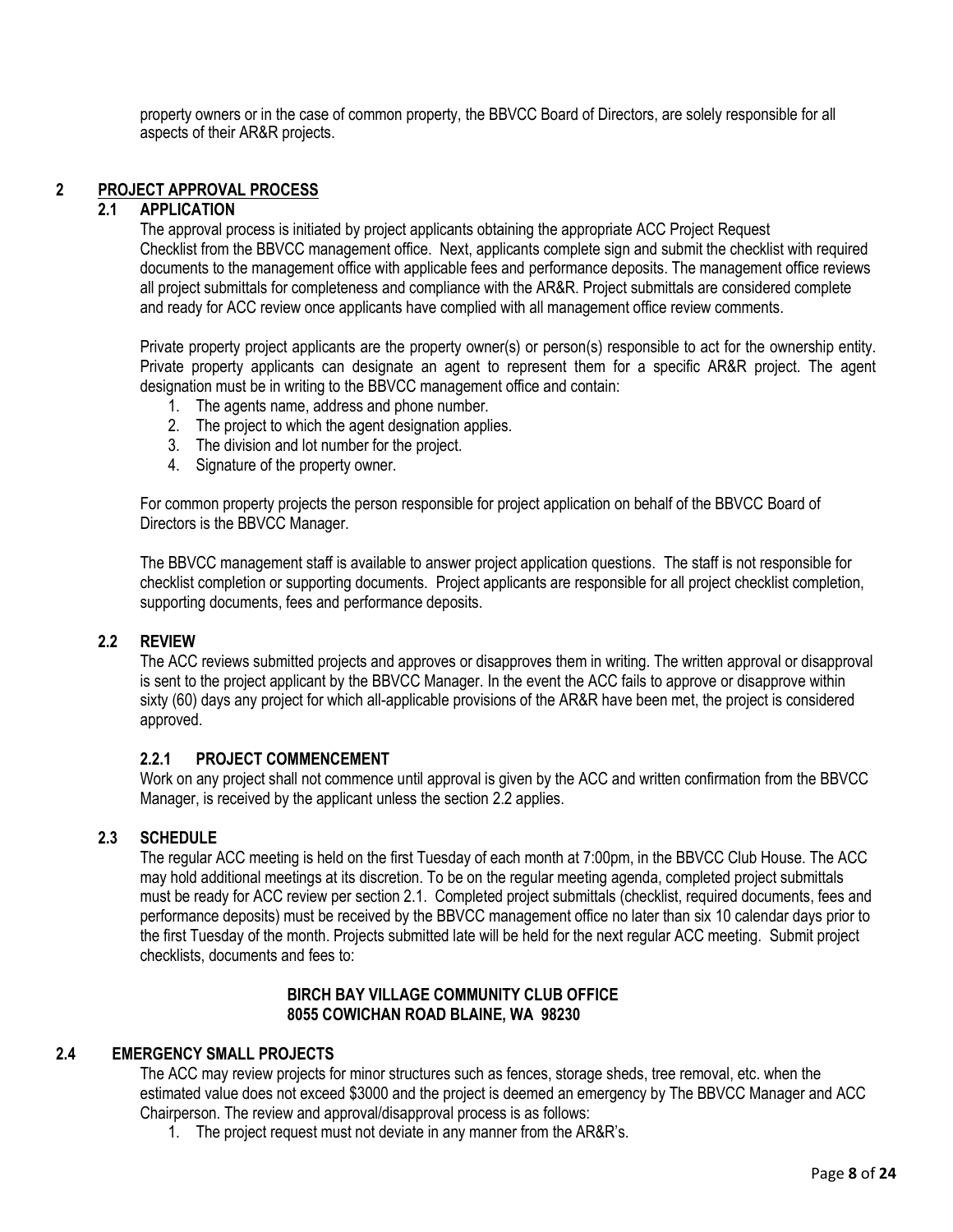- 2. The ACC Chairperson establishes a meeting date, time and location and the BBVCC Management Office makes a reasonable attempt by phone to contact all ACC members. Project approval may be given by a minimum of three (3) committee members of which one must be the chair or vice chairperson.
- 3 Approval of those committee members present, if less than four (4), must be unanimous. Should any ACC member object to the project for any reason the project must be presented at the next regular meeting of the ACC.

#### **2.5 ADMINISTRATIVE FEES**

To defray expenses, fees are assessed as listed in The BBVCC Fee Schedule. Fees are payable at the time of project application and must be received not later than six (6) working days prior to the next regular ACC meeting. The ACC will not review any item for which the fee has not been received by the BBVCC management office. Fees are non-refundable once the ACC has approved the associated project. Fees are refunded for projects which the ACC disapproves.

The fees in The BBVCC Fee Schedule are established by the BBVCC Board of Directors and are subject to change without notice.

#### **2.6 PERFORMANCE DEPOSITS**

To ensure compliance with the AR&R, performance deposits are required as listed in The BBVCC Fee Schedule. Performance deposits are payable at the time of project application and must be received not later than six (6) working days prior to the next regular ACC meeting. The ACC will not review any item for which a performance deposit has not been received by the BBVCC management office. Failure to comply with the AR&R and or ACC approved project documents may result in complete or partial forfeiture of the performance deposit per section 3.7.1.

Performance deposits for ACC approved projects are retained by the BBVCC until the associated project is complete. Performance deposits for ACC disapproved projects are returned to the project applicant within 10 days of the disapproval letter, unless the applicant wishes to re-apply or appeal to the Board of Directors. Upon project completion of ACC projects, it is the applicant's responsibility to request the return of their performance deposit from the BBVCC management office. The BBVCC Manager will verify that either all project work has been completed in accordance with the approved project or that the project was disapproved, and the performance deposit was returned to the applicant.

Performance deposits not requested for return within two (2) years from the ACC project approval date are forfeited to the BBVCC.

The performance deposits in The BBVCC Fee Schedule are established by the BBVCC Board of Directors and are subject to change without notice.

### **2.7 REQUIRED PROJECT DOCUMENTS**

Required documents are dependent on the type and scope of the project. Generally, major projects require professional design/engineering services and county permits such as new homes, auxiliary structure, garages, most exterior renovations, retaining walls, and carports. Minor projects generally can be completed using vendor/owner supplied designs and materials such as storage sheds, fences, culverts/catch basins, concrete work, decks, etc. Checklists for ACC projects are developed and maintained by the BBVCC management office. The BBVCC management office will assist in determining what section below applies to a project and provide the proper ACC checklist.

Any modification of approved plans must be submitted to the BBVCC Manager. The manager will review the changes and either approve or submit the change to the ACC for approval. All such modifications must conform to the AR&R'S.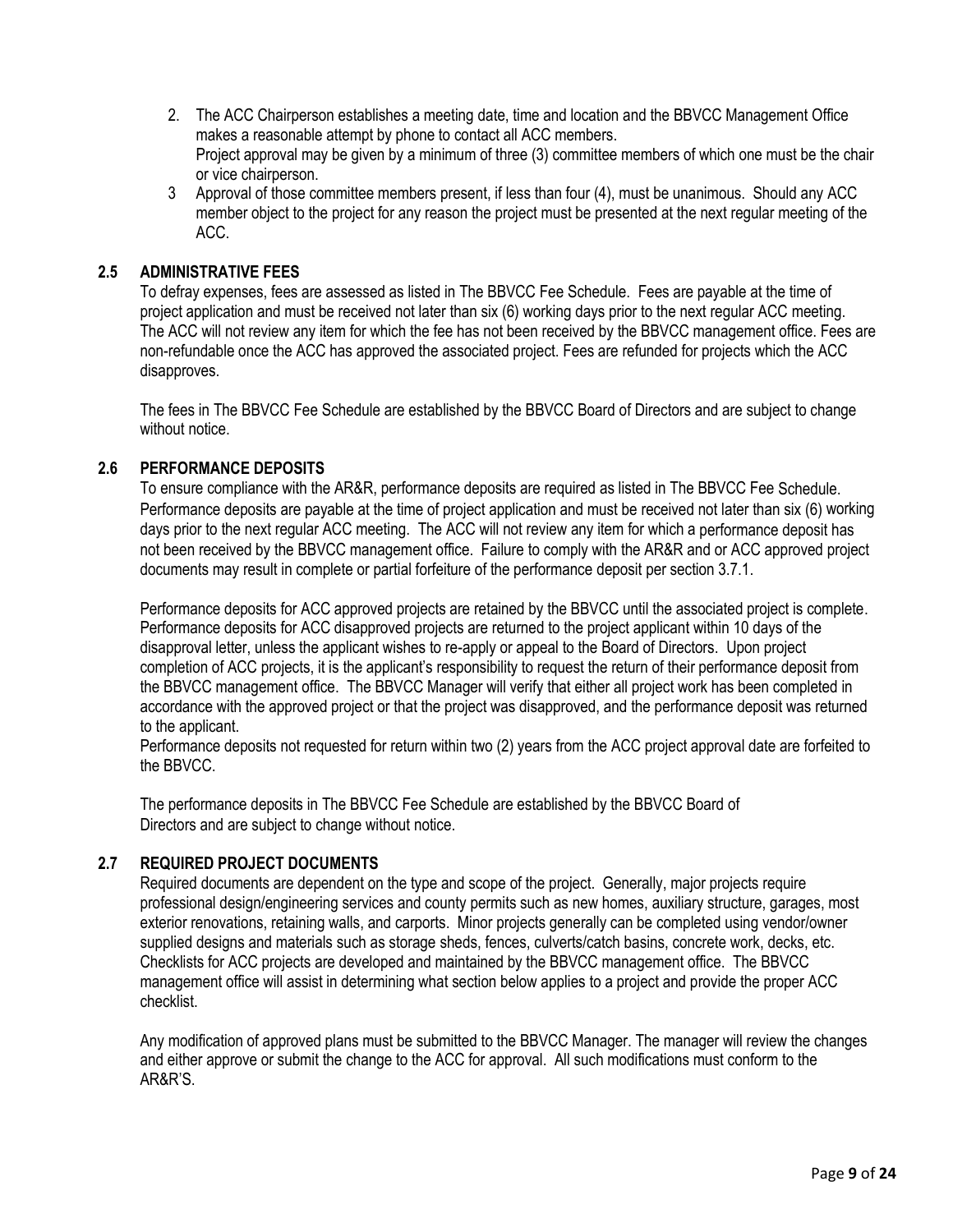A copy of any required Whatcom County building permit (The County permit stamp on plans is acceptable) must be provided to BBVCC management office prior to commencement of any approved project. This permit copy will be maintained with submitted plans on file at the BBVCC office.

# **2.7.1 MAJOR PROJECT REQUIREMENTS**

- a. ACC Project Checklist.
- b. Two (2) copies of a Lot Plat Survey Map from a State of Washington licensed surveyor. The survey map must show the location and heights of all 15 points taken and used to determine the average ground level as described in Section 3.5. In the case of an exception when not all 15 points are taken, the surveyor must provide an explanation.
- c. Two (2) complete sets of construction plans and specifications. The plans shall include elevation drawings showing height on the lot of all new, replacement, and exterior renovation structures. The plans shall be of an appropriate scale (recommend 1/4" = 1'). Typical construction sections and elevations must be sufficient to show methods of construction and exterior building materials. The specifications must be sufficient to explain the quality and expected performance standards of proposed structure or structures.
- d. A construction materials list and color schemes for roofs and all visible exterior surfaces.
- e. Site plan showing all existing and proposed structures, where all corners are located on the lot, all lot lines and setbacks to proposed and existing structures, and the method used to arrive at the maximum building height. Additionally, the plan shall be of appropriate scale (recommend 1/8"= 1') noting division and lot numbers and illustrating location and dimensions in feet of proposed structures, locations of ingress and egress surfaces, future outdoor lighting, proposed screening of vehicles, storage, north arrow for orientation with direction of views, location of trees six (6) inches or more in diameter at twelve (12) inches from the ground which the owner proposes to remove.
- f. A Whatcom County approved soil erosion prevention ground cover is required for new homes, auxiliary structures, and remodeling. This ground cover must be maintained until the homeowner completes their landscaping plan.
- g. For new homes, auxiliary structures, and exterior renovations that increase the lot coverage, all lot corners must be staked. Also, the corners of the proposed structure including the corners of any proposed deck area must be staked and strung with a string between each stake. All staking must be complete no later than six (6) working days prior to the next regularly scheduled ACC meeting.

### **2.7.2 MINOR PROJECT REQUIREMENTS**

- a. ACC Project Checklist.
- b. A survey map per section 2.7.1 b is not required if there is an existing survey or the project plan elevation drawing shows the project height not exceeding the existing single-family dwelling height.
- c. Two (2) complete sets of construction plans and specifications. The plans shall include the elevation for all above ground structures.
- d. Site plan showing all existing and proposed structures, where all corners are located on the lot, and all lot lines and setbacks to proposed structures. The location of trees six (6) inches or more in diameter that are proposed for removal must be shown. Normally an existing site plan that was used for construction of the home can be modified for use.

### **2.7.3 TREE REMOVAL PROJECT REQUIREMENTS**

- a. ACC Project Checklist.
- b. Site plan showing all existing structures and the specie (maple, pine, fir, oak, etc.) and location of the tree(s) to be removed.
- c. A written explanation as to why the tree is being requested for removal.

### **3 PLANNING AND CONTROL RULES & REGULATIONS**

### **3.1 ACCESS**

No lot shall have or maintain access to any county or public road that is not owned and maintained by the BBVCC.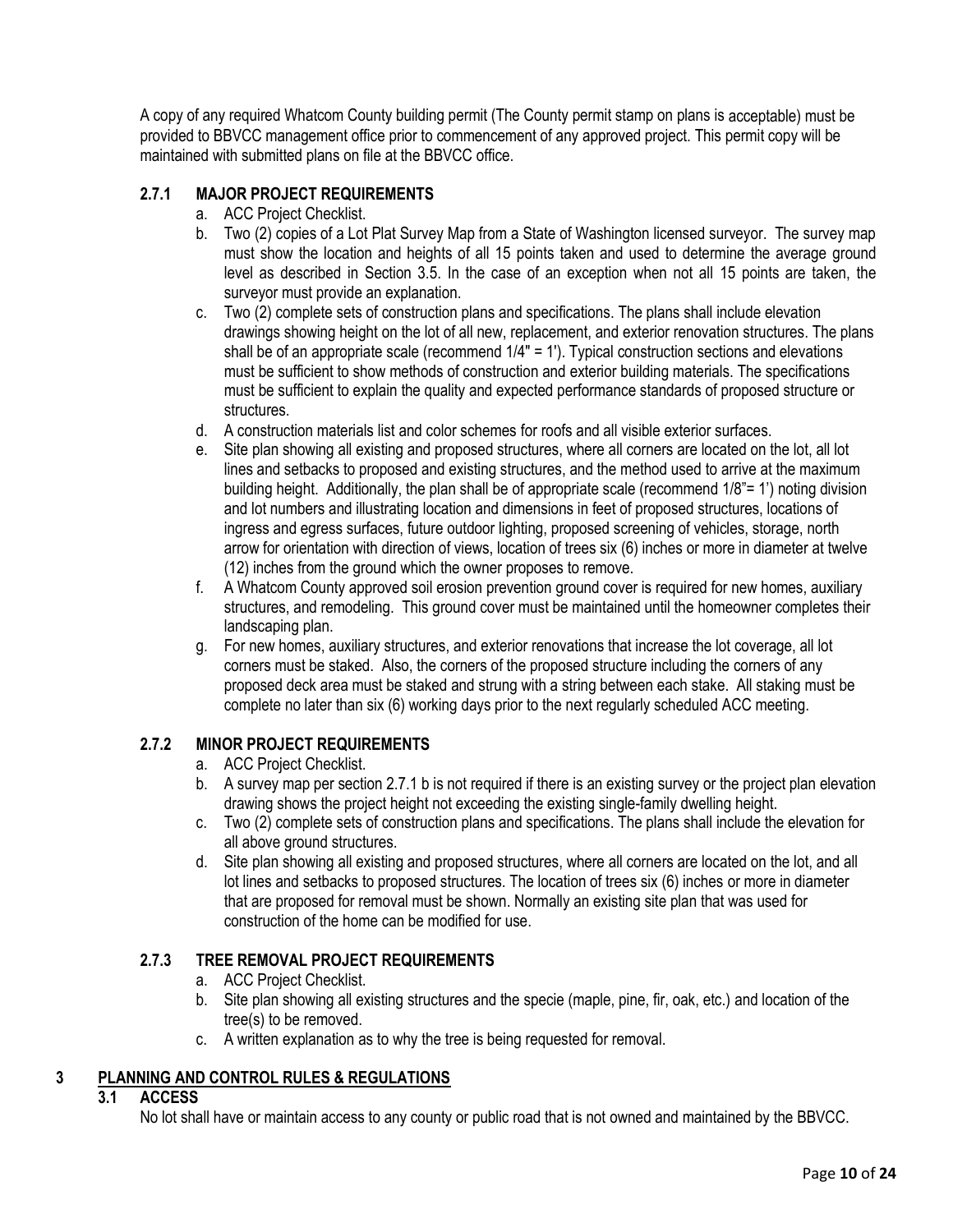# **3.1.2 RESERVATION OF EASEMENTS**

Easements for drainage, sewers, water pipes and utility companies and service, (including but not limited to water supply, electricity, gas, telephone, and television) are reserved over, under, upon, in, and through a two (2) foot, six (6) inch wide strip along each side lot lines and the front and rear five (5) feet

of each lot, tract or parcel of Birch Bay Village, in which to install, lay, construct, repair, renew, operate, maintain and inspect underground pipes, sewers, conduits, cables, wires, and all necessary facilities and equipment, for the purpose of serving Birch Bay Village and any other land adjoining, contiguous or adjacent that they be impressed by a member or agent of Birch Bay Village Community Club with these AR&R'S together with the right to enter upon such easement areas, lots, tracts, parcels, roadways and walkways for or pertaining to the previously mentioned.

#### **3.2 PROPERTY VERIFICATION**

All new home construction requires a legal survey. New structures or exterior renovations to existing structures require a legal survey if there is any doubt as to encroachment on adjacent properties or setbacks. The purpose of the survey is to verify all property corners.

A Washington State licensed surveyor employed by the property owner must perform the survey. The ACC at its discretion may require a survey for any private or community property project and if requested will be paid for by the applicant and supplied with ACC project application.

### **3.3 RESIDENTIAL PURPOSES ONLY**

Each lot, tract or parcel shall be used only for single-family residential purposes unless otherwise provided. No structure of a temporary character, trailer, motor home, fifth wheel, basement, tent, shack, garage, barn, etc. shall be used or placed on any lot, tract or parcel at any time as a residence, except Mobile Homes for residential purposes may be located on any lot, tract or parcel which is designated as a Mobile Division lot, in accordance with the Declaration of Rights, Restrictions, and Covenants of Birch Bay Village. Exterior single-family dwelling renovations are expected to:

- 1. Normally provide additional living space such as bedrooms, enlarged kitchens, dens, baths, etc.
- 2. Be incorporated into the existing exterior architectural design or be part of a new exterior design applicable to the entire dwelling. Example: One common shared roof design that ties the whole dwelling together.

#### **3.3.1 SIZE REQUIREMENT**

New single story non-manufactured/mobile homes must have a minimum of fourteen hundred (1,400) square feet of main living space. New greater than one-story non-manufactured/mobile homes must have a minimum of one thousand (1,000) square feet of living space on the main floor.

The total square footage for new non-manufactured/mobile homes greater than one story is a minimum of seventeen hundred (1,700) square feet of living space. See section 5.2 for minimum square footage requirements for manufactured/mobile homes.

### **3.3.2 AUXILIARY STRUCTURES**

These structures may not be used for habitation, commercial or industrial use. Garages, workshops, and storage buildings shall be architecturally compatible with existing home. No structure shall detract from the aesthetic desirability of the community. Carports are allowed only in Divisions 7 and 12M.

### **3.3.2.1 AUXILIARY GARAGE AND WORKSHOP STRUCTURES**

These structures are appropriate for a limited number of lots. Accordingly, only one such structure is allowed per lot. These are major projects and must comply with section 2.7 requirements.

To obtain approval, owners must fulfill all requirements of the AR&Rs and submit to a public hearing. Upon receipt of a completed project application the BBVCC management office will initiate section 11, Notice of Public Hearing process.

The following applies:

- a. The interior square footage cannot exceed 576 square feet.
- b. Roofs shall be the same style, color and material as the existing home.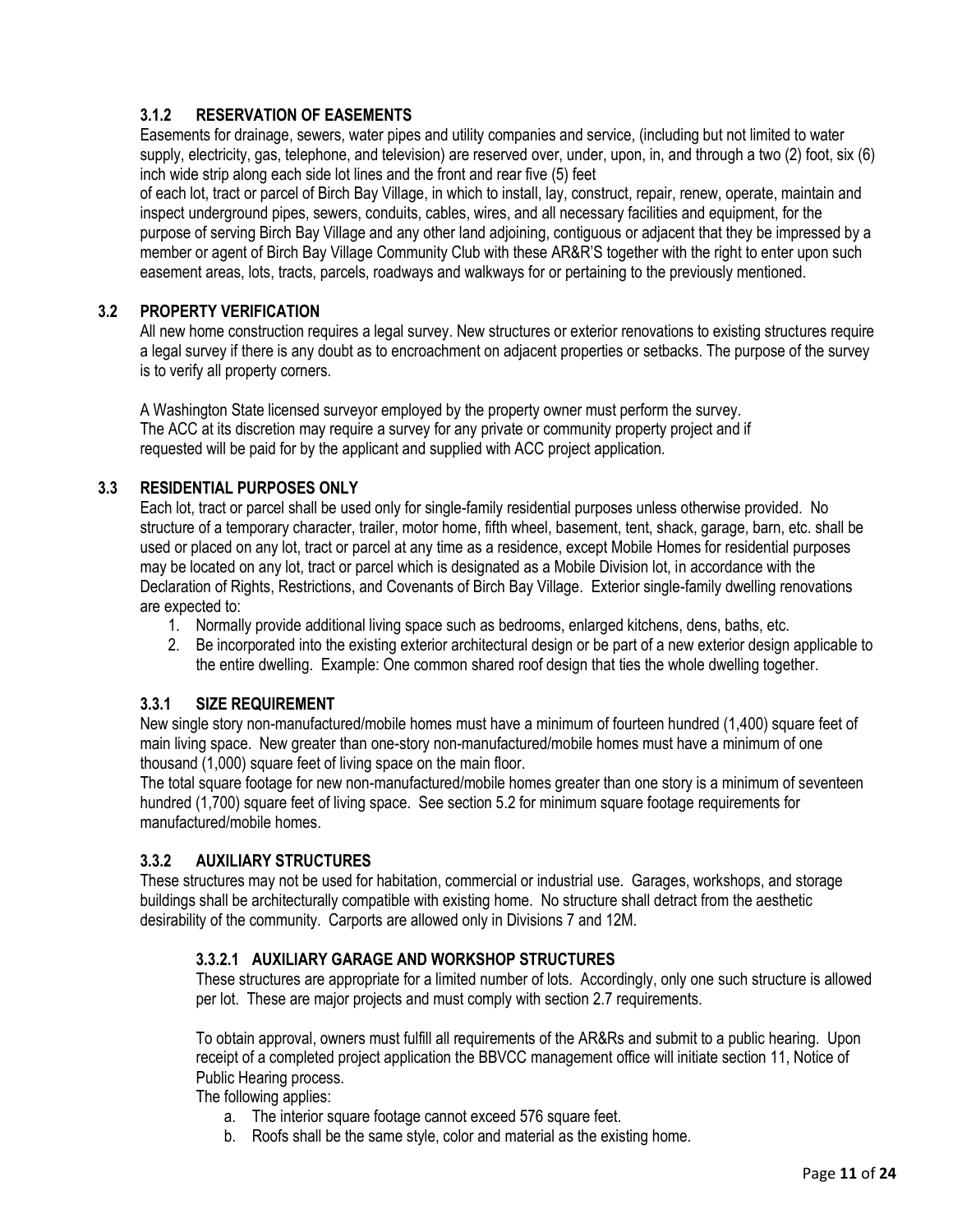- c. Maximum height measured from the final average lot grade is 18 feet.
- d. Use construction materials and exterior color schemes the same as the existing home.
- e. Placed on the lot where it has little or no impact on neighbors and is a minimum of 10 feet from the existing house.
- f. Be designed and sealed by a Washington State registered architect or Washington State registered engineer in accordance with all architectural rules and regulations and conform to all local and state building codes.

#### **3.3.2.2 CARPORTS IN DIVISION 7 AND 12M**

One is allowed per lot. Must be permanent type structures that comply with the following:

- a. Have a hard surface floor such as concrete or compacted stone.
- b. Utilize permanent ground attachment such as concrete reinforced footings and stem wall.
- c. Roofs, walls, and doors made from fabric, plastic sheet panels, or similar materials are prohibited.
- d. No Quonset Huts or structures of a temporary nature are allowed.

#### **3.3.2.3 STORAGE STRUCTURES**

These structures are commonly referred to as storage sheds. Small structures less than 24 square feet and not exceeding 72 inches in height are exempt from permitting, provided they meet all standard requirements for height setbacks, maintenance, and general aesthetics. The following regulations apply to all storage sheds up to 144 square feet. A larger structure is considered an auxiliary garage/workshop per Section 3.3.2.1.

- a. Only one (1) shed/storage structure is allowed per lot.
- b. **Construction materials**

**Preferred:** Shed same material as the residence.

**Alternate A:** High-quality resin kit that is paintable, has reinforced steel support/framing, and is attached to a foundation (concrete slab, decked wood frame, pavers, or pier blocks).

**Alternate B:** Certain high-quality metal-sided sheds may be considered based on location, visibility, and quality of construction.

Alternate Plan Details: Any submission to ACC for alternate shed builds A or B must provide sufficient detail for committee evaluation. Insufficient detail may automatically disqualify application for an alternate.

#### c. **Color**

**Preferred:** Same as the residence's primary and secondary colors.

**Alternative:** In a complementary and unobtrusive color whether painted, stained, powdercoated, or colored resin.

#### d. **Dimensions**

**Exterior dimensions:** Not to exceed 144 square feet measured from outside wall to outside wall, including any lean-to or porch.

**Vertical walls:** Shall not exceed 8 feet.

**Peak:** Shall not exceed 12 feet measured from top of foundation.

**Eave overhang:** Shall not exceed 18 inches.

#### e. **Setback from other structures**

There shall be a minimum separation of 10 feet between exterior walls and minimum separation of 6 feet between eaves of adjacent structures on the same property. If the above minimum separations are not feasible, alternative separation distances are subject to ACC approval. The ACC shall not approve separations less stringent than pertinent county codes.

### f. **Other setbacks/location**

**Encroachment:** Shall not encroach upon 5 foot easements per 3.1.2 in rear/side of lot line.

**Rear limitation:** Properties described in Section 4 have additional rear limitation of 35 feet.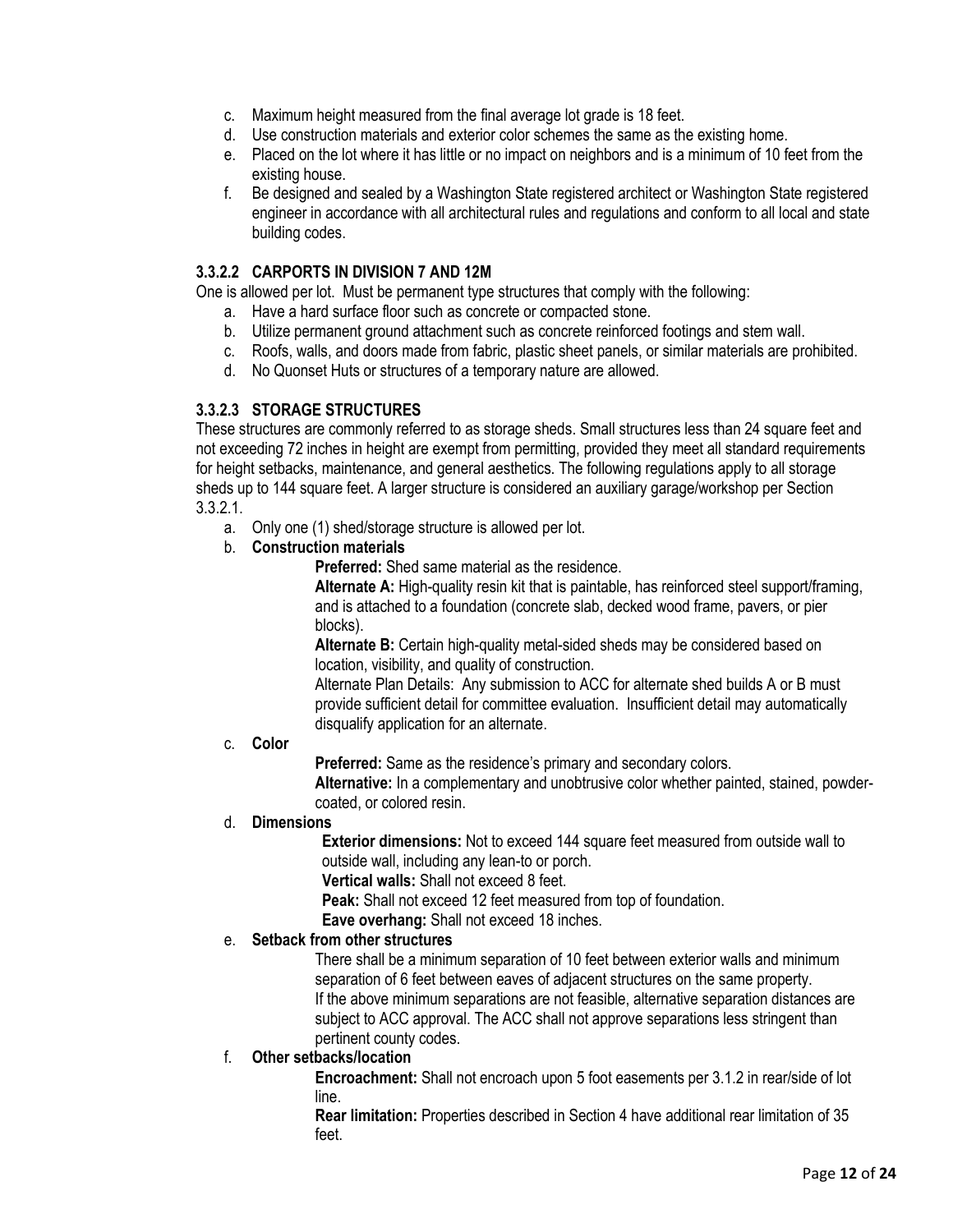**Visual impact:** Placement to minimize visual impact on neighbors. Preferred location is in the backyard. When setbacks will not allow, alternatives may be considered. Additional ACC conditions may apply.

### **3.4 LOT LINE SETBACKS**

The following setbacks pertain to all BBVCC lots except for the rear lot line requirements for lots described in section 4:

- A. Homes shall be setback a minimum of twenty five (25) feet from front and side lot lines that parallel BBVCC streets except as follows: (1) In Division 7 the home minimum setback from the front lot line is twelve (12) feet; (2) In Division 3 lot 2; Division 6 lot 13; Division 9 lot 118 and 125; Division 10 lots 1, 2, 3 and 12; Division 13 lot 5; Division 15 lot 41; and Division 15A lots 1, 2, 40 and 46 the minimum setback from the front lot lines is twenty (20) feet. The maximum height within the above setback areas for any structure is four (4) feet from the final average lot grade.
- B. The maximum height on lots in setback areas (other than item 3.4.a above) for fences and detached walls and windscreen type structures is six (6) feet from the final average lot grade.
- C. No home or part of a home (except roof overhangs of 18 inches), such as a small, cantilevered room, bay window, chimney, stairway, or any other structure may be erected nearer than five (5) feet from any side or rear lot line. Part of a home such as a small, cantilevered room, bay window, chimney, stairway or roof overhang may extend up to two feet into the twenty-five (25), twenty (20) and twelve (12) foot setback areas of item 3.4 item 1 above.

### **3.5 HEIGHT RESTRICTIONS**

This section primarily applies to new and existing homes but also applies to any other structure which a lot owner may propose. Allowable structure height must be established by a Washington State licensed surveyor as a part of the legal survey for property verification described in section 3.2.

### **3.5.1 ALLOWABLE HEIGHT**

No new structure or exterior renovation to an existing structure is allowed that exceeds eighteen (18) feet in height from the average elevation of the natural ground level except:

- a. The maximum structure height on lots located in the areas of the 100-year flood plain shall be eighteen (18) feet above the Base Flood Elevation (BFE) as determined by Whatcom County.
- b. If requested by the owner a new single-family dwelling or exterior renovation of an existing single family dwelling whose lot abuts the BBVCC perimeter fence may be approved to exceed the 18-foot maximum height requirement as follows:
	- (1) North side of Salish Road, from Division 7, lot 24, thru Division 11B, lot 2;
	- (2) west side of Quinault Road, Skagit Way, Skagit Place and Salish Road from Division 12 lot 9 through Division 7, Lot 25.

To obtain approval, owners must fulfill all requirements of the AR&Rs and submit to a public hearing. No structure per section 3.5.1 (a) or (b) may be built more than twenty-five (25) feet above average ground level, or twenty-six (26) feet above BFE. Upon receipt of a completed project application the BBVCC management office will initiate section 11, Notice of Public Hearing process.

- c. Homes built in compliance with an existing height variance may maintain that variance for replacements or exterior renovations.
- d. Homes previously approved by the ACC and built in compliance with prior AR&R height determination rules may maintain that established height for replacement or exterior renovations.

Material brought in or relocated within a lot shall be disregarded when determining natural ground level. Average elevation shall be determined by fifteen (15) topographic measurements taken at natural ground level within the perimeter of the lot. Said measurements shall be taken, as much as possible, in a grid fashion. The grid will be established with five (5) points on each long perimeter axis of the lot and five (5) points on the long central axis (including all corners).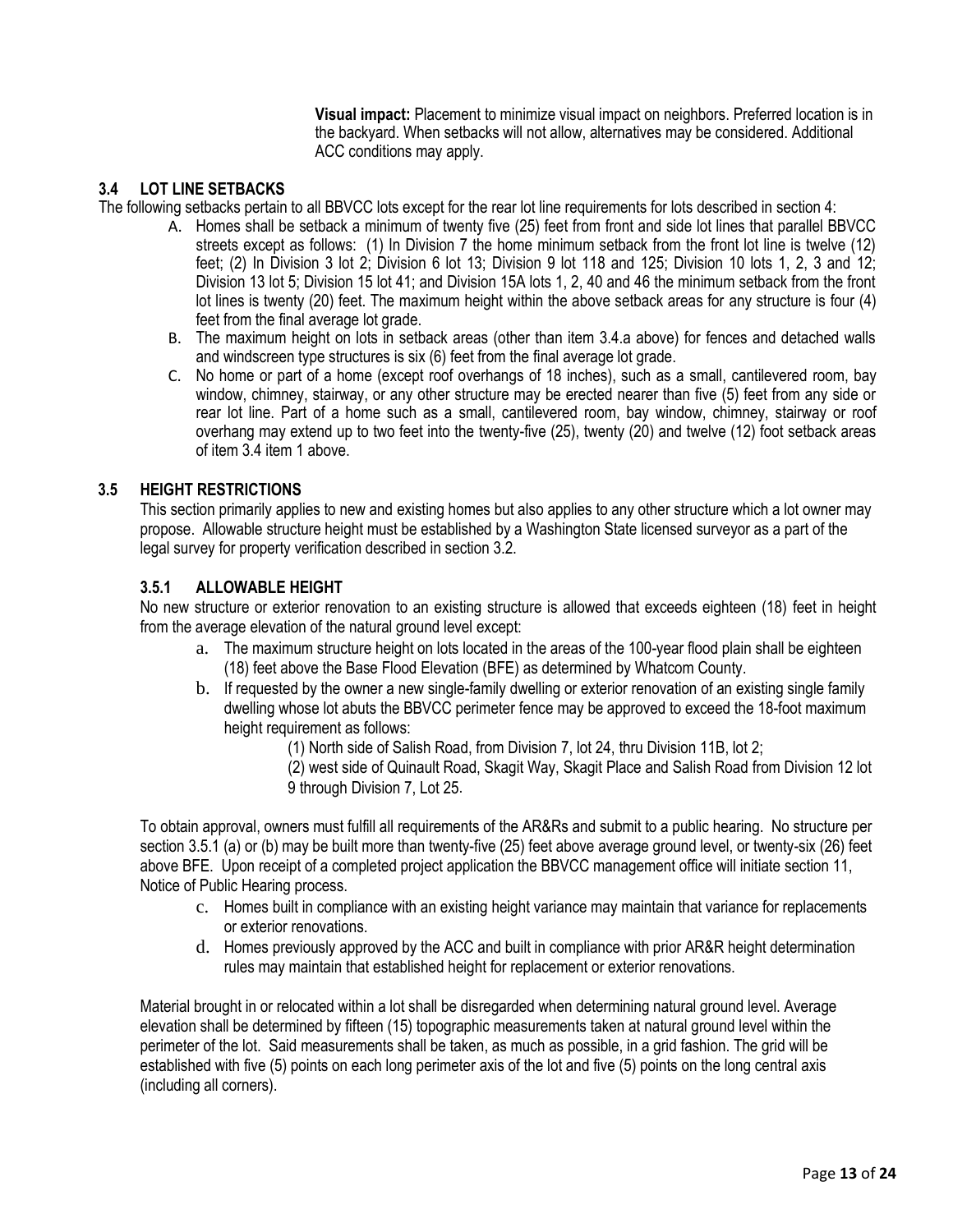Unusual changes in elevation should be ignored such as lakeside lots staked at water's edge below steep banks or other precipitous changes in elevation such as lots on the west side of Chehalis commencing at Lot 1, corner of Chehalis and Sehome, in such instances the nearest point to natural slope of lot remainder shall be taken.

When a lot has exceptional topographic conditions, the owner may apply for a variance from the restrictions, limitations and/or measurement procedures in the AR&Rs.

# **3.5.2 HEIGHT DEPICTION**

Project plans must contain a "Story Pole" illustrating the elevation of the proposed structure and allowable elevation determined by the survey. The "Story Pole" must also show the height allowed from the Natural Ground Level and the ground level finished floor elevation when applicable.

The surveyor is required to drive a spike in the blacktop road in front of the lot circled with a visible paint. Adjacent to the spike in visible paint the surveyor will show the allowable height of the structure above that spike and as applicable the actual national geodetic vertical datum (NGVD) elevation, or the North American Vertical Datum (NAVD) elevation.

### **3.5.3 HEIGHT CERTIFICATION**

For new homes and those exterior renovations proposed to exceed existing structure heights, the owner will make two written height certifications when applicable as follows:

- a. Upon completion of any foundation/floor slab excavation the owner will certify in writing to the BBVCC Manager that the structure height will not exceed the maximum height established in the project plans approved by the ACC.
- b. If certification is not received prior to foundation/floor slab installation, the project will receive a stop work order.
- c. Prior to setting roof trusses/roof ridge beam(s), the owner will certify in writing to the BBVCC Manager that said trusses/roof ridge beam(s) will not cause the structure to exceed the maximum height established in the project plans approved by the ACC. If the certification is not received prior to the setting of the trusses/roof ridge beam(s), the project will receive a stop work order.

### **3.6 HOME/LOT COVERAGE RESTRICTIONS**

### **3.6.1 SINGLE FAMILY DWELLING COVERAGE**

The impervious square foot area of the dwelling, its eaves, attached structures and garage/carport shall be no more than thirty-five (35) percent of the lot. The square foot area of the lot and the dwelling shall be shown on the site plan.

# **3.6.2 LOT COVERAGE**

The total impervious lot surface coverage must not exceed fifty (50) percent. The impervious surface calculation includes the single-family dwelling coverage plus all other impervious surface material areas on the lot. The square foot area of the lot and the square foot area of the total impervious coverage shall be shown on the site plan.

### **3.7 PROJECT REQUIREMENTS**

### **3.7.1 COMPLIANCE**

The following documents are used by the BBVCC Manager to maintain AR&R compliance:

- a. **Stop Work Order:** A formal written document used to halt:
	- 1) All work in progress that required ACC approval but was not approved by the ACC.
	- 2) All work in progress that violates the approved ACC project.
- b. **Cure Notice:** A formal written document used to inform the owner/member of:
	- 1) Completed work that required ACC approval but was not approved by the ACC.
		- 2) Completed work that violates the ACC approved project.

Projects must be completed in accordance with the AR&R and as approved by the ACC. Projects that fail to comply with what the ACC approved, and/or the AR&R will result in the BBVCC Manager immediately issuing a Stop Work Order or a Cure Notice and assessing a fine per the BBVCC General Rules and Regulations. In addition, the Manager may also take one or more of the following actions on behalf of the BBVCC Board of Directors: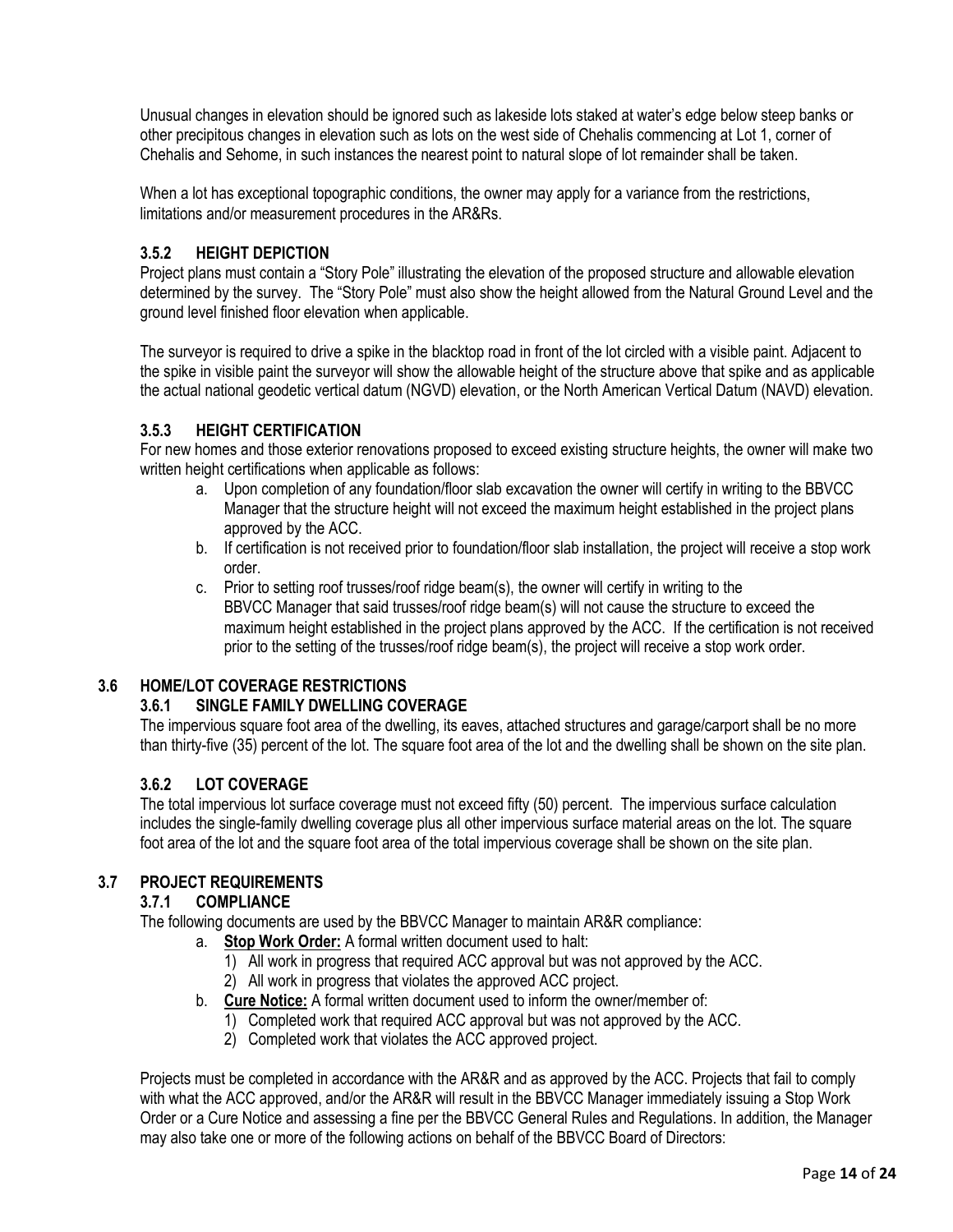- a. Retaining all or a portion of the project performance deposit.
- b. Requiring the removal of all structures/materials related to unauthorized work and return of property to its original condition.
- c. Notifying the BBVCC Board of Directors of the property owner's non-compliance and action taken.
- d. Recommending to the Board of Directors additional fine assessments or legal action.

The BBVCC Manager, in determining what action to take, will normally seek an ACC opinion and recommendation. For time sensitive flagrant violations, the Manager may elect to work directly with the Board.

#### **3.7.2 TIMELINES**

Timelines for ACC projects that are approved following the issuance of a STOP WORK ORDER or CURE NOTICE shall be as follows:

- a. Stop Work Order: All projects must be completed within six (6) months from the date of the BBVCC Manager's written notification to the owner of ACC project approval. For structures, the exterior, including paint or other suitable finish, must be completed within this timeframe.
- b. Cure Notice: All projects must be brought into compliance within sixty (60) days from the date of the BBVCC Manager's written notification to the owner of ACC project approval. Requests for extensions must be submitted to the ACC in writing by the owner prior to expiration of the 60-day correction period.
- c. ACC approved projects must begin within twelve (12) months from the date of the BBVCC Managers written notification to the owner of ACC project approval. Projects that do not begin within 12 months must be resubmitted to the ACC for a new approval.
- d. For structures, the exterior including paint or other suitable finish must be completed within six (6) months from commencement of construction. Construction is deemed to have commenced with the first construction activity. The ACC may grant extensions. Requests for extensions must be submitted to the ACC in writing by the owner prior to expiration of the six-(6) month construction period.

Upon project completion the owner must request final inspection by BBVCC management office. The sole purpose of this inspection is to ensure the project complies with what the ACC approved and the AR&R. In no way does this inspection replace, amend or supplement any state or county required inspections nor does this inspection certify or make any statement relative to the adequacy of the construction, design/engineering, safety, etc. of the project.

#### **3.8 LANDSCAPING**

For new non-manufactured/mobile homes or their exterior renovations an initial landscape ground cover must be completed no later than eight (8) months after the home or exterior renovation start. For manufactured/mobile homes the initial landscape ground cover must be completed no later than 90 days from the homes placement on its foundation.

Application of the initial ground cover is to provide for a neat lot appearance and protection from erosion. Additional landscaping such as plantings, garden walls and other enhancements are at the lot owner's discretion. Additions of structures not included with the project documents must first be approved by the ACC.

#### **3.9 RETAINING WALLS**

Retaining walls are vertical structures made from one of the following:

- Poured concrete with a horizontal slab footer and vertical stem wall.
- Concrete modules.
- Properly treated wood.
- Rock.

Plans for all retaining walls greater than two (2) feet require ACC approval. Additionally, plans for retaining walls greater than three (3) feet shall be approved by a Washington State licensed structural engineer. Retaining wall height is determined by a ninety-degree vertical measurement from the lowest point of the wall structure which is either a concrete module, properly treated wood, rock or poured concrete horizontal footer. The following must be shown on plans submitted for ACC approval: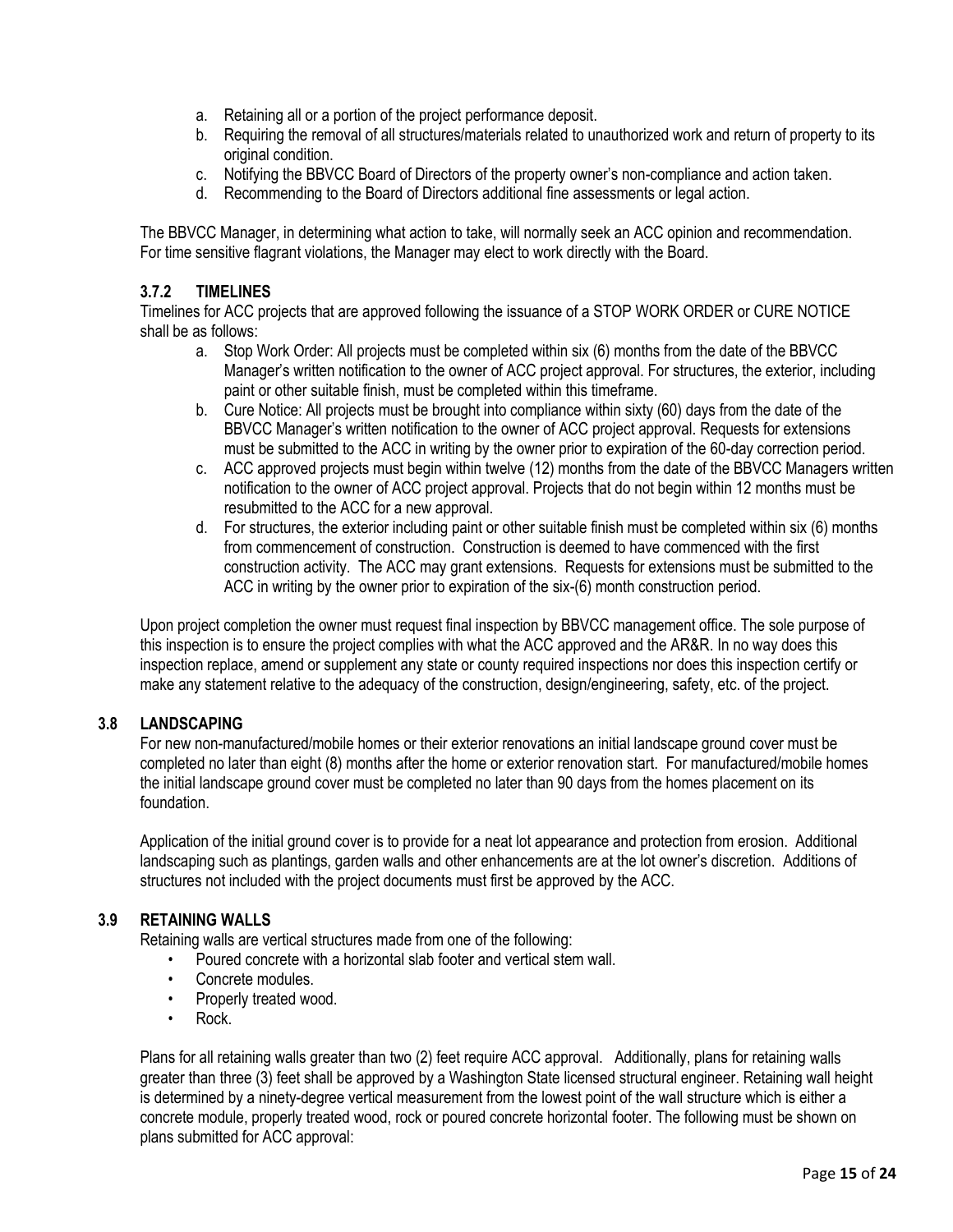- Wall materials.
- When used, concrete module dimensions.
- Wall height.
- Wall thickness
- When used, horizontal footer width and thickness.
- Soil depth on each side of the vertical portion of the wall.
- Drainage system.

Retaining walls shall not exceed five (5) feet in height nor be closer than five (5) feet apart. Additionally, concrete wall modules are to be no greater than 8" X 16" and cinder blocks more than one (1) foot in height are not allowed.

#### **3.10 EXTERIOR FINISHES**

All exterior materials and finishes must be compatible with existing structures in the area this includes siding, roofing, driveways, patios, trellises, decks, etc. BBVCC does not specify exterior paint or stain colors but requires that such colors be in good taste and compatible with existing structures in the area. Home facades facing the street(s) must have a minimum of two colors (one body color and one trim color).

#### **3.11 HOUSE NUMBERS**

All homes must display their street address numbers. These numbers must be three-and-one-half (3 1/2) inches tall or larger and displayed on the home so that they are visible from the homes main entrance street. Additionally, mailboxes must legibly display their respective home street numbers.

#### **3.12 SATELLITE DISHES**

Installation plans to include lot location for dish type antennas (satellite dishes), exceeding three (3) feet in diameter, must be approved in writing by the ACC, prior to installation.

#### **3.13 FLAGPOLES**

A maximum of two flagpoles are allowed on a lot that contains a single-family residence. The height restriction provisions in sections 3.4 and 4 do not apply to flag poles. Flagpoles cannot be erected nearer than five (5) feet of any lot line. A flag pole can only be a single pole that:

- 1. When attached to the ground does not exceed eighteen (18) feet in height as measured from the pole/base structure final average lot grade entry point to its top including any cap ornament.
- 2. When attached to a surface other than the ground (example: deck/patio) cannot exceed the roof height of the residence.
- 3. Is round or oval shaped with an outside diameter not greater than six (6) inches and is adequately anchored to its surface.
- 4. Is constructed of metal, fiberglass or other durable non-wood material.

### **3.14 WIND TURBINES**

Wind turbines used to generate electrical power are not allowed in the BBVCC.

#### **3.15 MARINA/LAKE/POND STRUCTURES**

Boat houses and dock sheds are not allowed on any BBVCC waters. Docks are only allowed in the BBVCC marina and on Kwann and Thunderbird lakes. The following applies to Kwann and Thunderbird lake docks:

- 1. The dock plans must include the method of dock access form the lake bank (ramp, stairs, etc.). The docks shall be floating. Fixed piling type docks are not allowed. To minimize the protrusion into the lake, the dock shall be parallel to the shoreline when possible and shall only be far enough from the shoreline to keep the floats from resting on the bottom.
- 2. The maximum size is six (6) feet wide and twelve (12) feet long. They shall be constructed of materials appropriate for a marine environment. If pressure treated lumber is used, floatation shall be sufficient enough to keep the treated lumber from making contact with the water.
- 3. Floatation shall be made of closed cell foam covered with an impervious material or equivalent. Metal drums, logs or other flotation materials or devices are not allowed.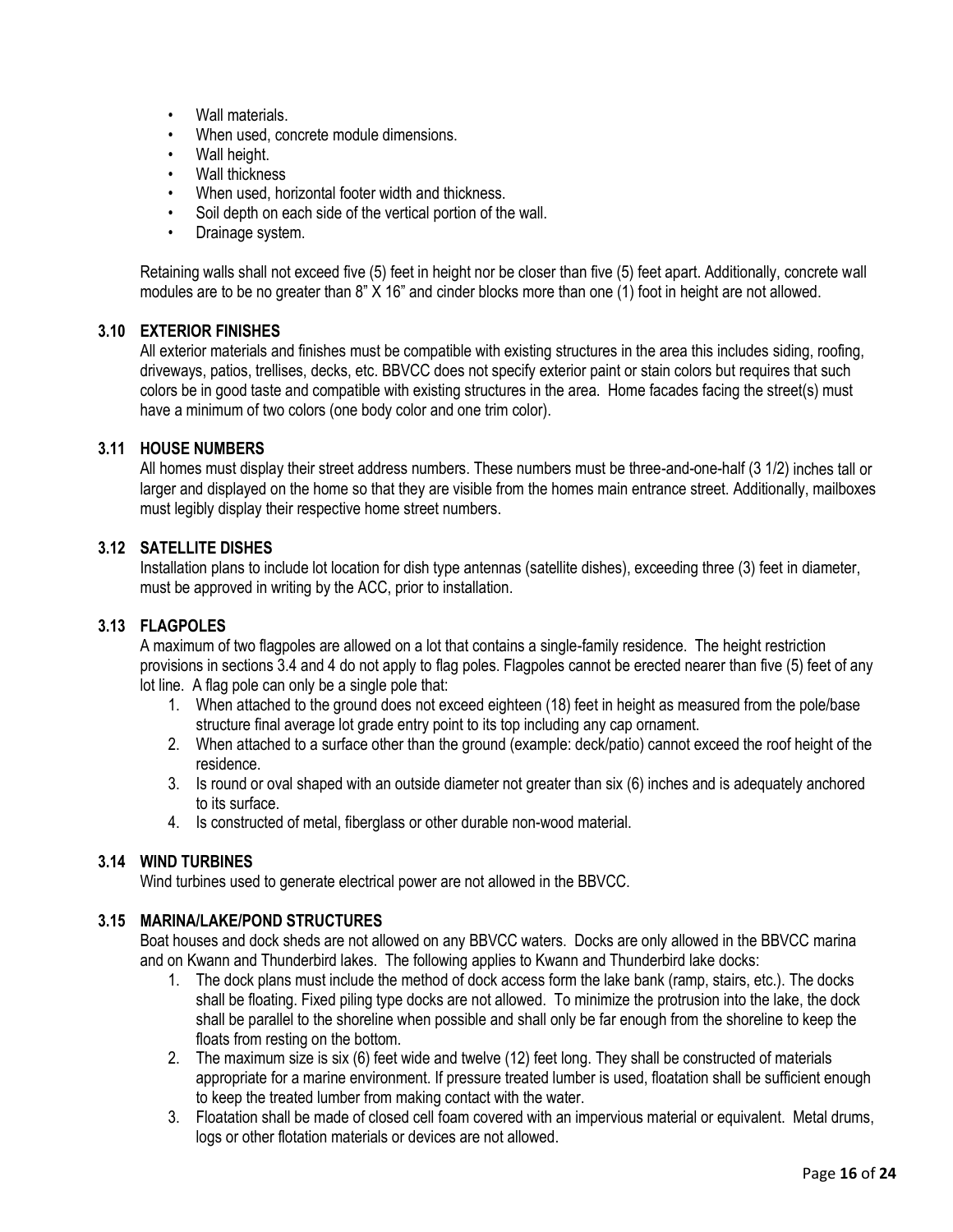- 4. The dock shall be held in place with a method to insure it will remain in place in the highest winds and with the up and down lake levels.
- 5. The owner(s) of the dock will sign a hold harmless agreement to release BBVCC from legal action because of any incident involving the dock. The owner(s) will also present proof of current liability insurance and agree to maintain such insurance coverage.
- 6. No docks are allowed on vacant lots.

#### **3.16 GOLF BALL SCREENING**

Golf ball screening that exceeds AR&Rs height restrictions may be approved for lots which abut the golf course. To obtain approval owners must fulfill all requirements of the AR&Rs and submit to a public hearing. Upon receipt of a completed project application the BBVCC management office will initiate section 12, Notice of Public Hearing process.

The following is required:

- 1. The plans for the screening structure must be approved by a Washington state licensed professional structural engineer.
- 2. The screen height cannot exceed sixteen (16) feet as measured from the final average lot grade to the top of the structure's highest point.
- 3. Supporting posts must be metal and powder coated flat black.
- 4. The screening net material must be black in color and designed to repel golf balls.
- 5. The screen posts must be attached to the ground and set back from property lines a minimum of five (5) feet.

#### **3.17 PROPANE TANKS**

Location, construction and installation of propane tanks must conform to governmental regulations and may not be less than ten (10) feet from any lot line. Individual propane tanks in Divisions 7 and 12M must have a minimum capacity of twenty-five (25) gallons. Individual propane tanks in all other divisions must have a minimum capacity of fifty (50) gallons.

Propane tanks shall be either buried in the ground or enclosed on at least enough sides so as to obscure the tank from view from the road or any other lot. Enclosures shall be fire resistant materials with the bottom eight (8) inches above ground and painted to match the house. Corner posts shall be no greater than four (4) inches by four (4) inches nominal dimension. There shall be no cover of the enclosure permitted. Alternative enclosures can be fireproof materials such as concrete or brick masonry.

#### **3.18 EXTERIOR LIGHTING**

The purpose of exterior lighting is for safety, security and aesthetics or any combination thereof. The ACC recognizes that subjective judgment is required to determine the type and intensity of exterior lighting allowed in a given circumstance. Exterior lighting must be designed and installed to direct the light beam downward to shine (including reflection) only on the owner's lot and not adjacent lots or homes.

If exterior lighting is found to be objectionable by neighbors, they have the right to appeal to the ACC for review. In its review the ACC is concerned with the interests of the individual property owner and neighbors. The desired review outcome is that open good neighbor discussion will result in a solution acceptable to the owner and their neighbors. In the event differences cannot be resolved the ACC will decide which is binding.

A maximum of two driveway illumination lights are allowed on a lot that contains a single family residence. The height restrictions of sections 3.4 and 4 do not apply to driveway illumination lights that exceed four (4) feet in height, comply with section 3.18 above and the following:

- 1. Are mounted on a round or oval shaped pole with an outside diameter not greater than six (6) inches. The pole must be metal, fiberglass or other durable non-wood material.
- 2. Do not exceed eight (8) feet in height as measured from the pole natural ground level entry point to its top including any cap ornament.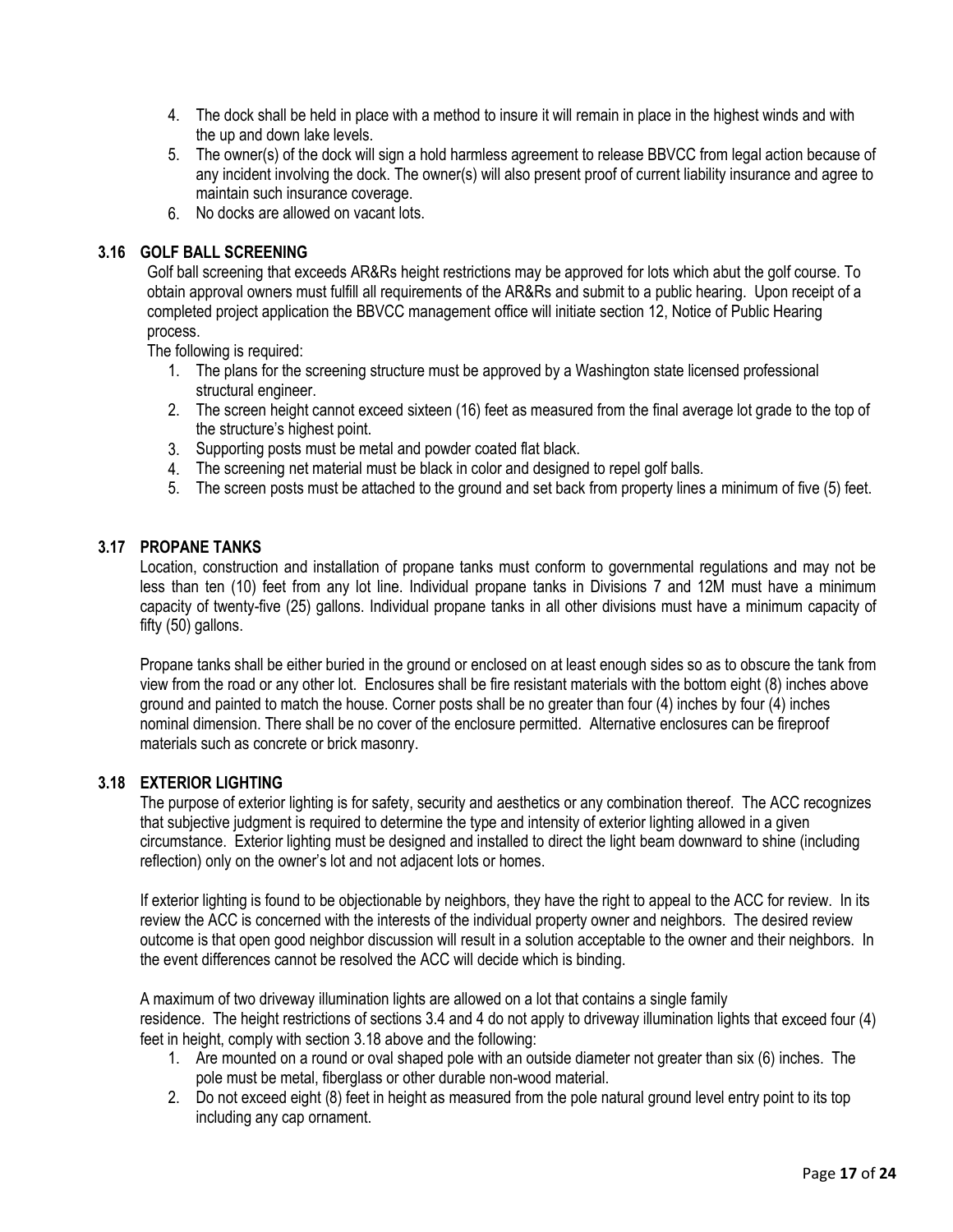### **3.19 MAIL/NEWSPAPER BOXES**

Each lot with a single-family home may have a street side mail/newspaper delivery box provided: All US Postal Service (USPS) requirements are met including:

- 1. Mailbox placed 6 to 8 inches back from the paved road edge. This dimensional placement is determined by a vertical 90-degree line from the edge of the paved road and then measured from this vertical line 6 to 8 inches back (away from the road) to the front bottom of the mail box. The mail delivery trucks wheels must never leave the paved surface to place mail in a mailbox.
- 2. Home address number place on the mailbox.
- 3. The bottom of the mailbox is 41 to 45 inches above the surface of the ground when measured from a 90 degree vertical line.

New homeowners are encouraged to coordinate with their neighbors and if required the USPS to determine their mailbox placement. Neighbors are encouraged where practical to consolidate up to four mailboxes in one location.

### **4 STRUCTURES AND PLANTING RESTRICTIONS FOR CERTAIN PROPERTIES**

This section applies to any structure or planting on lots in which the rear property line abuts or runs parallel to the BBVCC marina, Kwann and Thunderbird Lakes, the Golf course or the "Beaver Pond" and its upper feeder creek to Salish Road. Lots contiguous to the above defined landforms must conform to the AR&R and the following:

- A. Structures, such as bulkheads, must also receive approvals as required by all relevant regulatory authorities and government agencies and is the sole responsibility of the lot owner.
- B. Structures exceeding three feet (3) above final average lot grade must be setback a minimum of thirty-five (35) feet from the rear property line except; part of a home such as a small cantilevered room, bay window, chimney, stairway, or roof overhang may extend up to two (2) feet into the thirty-five-foot setback area.
- C. Within the above section 4.b thirty-five (35) foot setback, no trees, plants, shrubs, bushes or other vegetative matter may extend above four (4) feet from natural ground level and must be maintained at or below that level.
- D. In addition to the AR&R, Government agencies may require more stringent setback requirements near environmentally sensitive areas such as Birch Bay, the 'Beaver Pond', and BBVCC lakes.

Lots exempted from the thirty-five (35) foot setback regulation: Div. 11C, Lots 14 through 20 and Div. 14, Lots 14 & 15.

#### **5 SINGLE FAMILY DWELLING TYPES**

### **5.1 STICK/FACTORY BUILT HOMES**

The construction of stick/factory-built homes is encouraged on all lots in BBVCC. Stick built, and factory-built homes must conform to applicable government building codes. For factory-built homes a Letter of Certification or other suitable documentation from a Washington State Licensed Inspector is required for all components not constructed on the homes lot.

Except in Divisions 7 and 12M "Box-like" homes are prohibited. Front elevations facing the main street outside of Divisions 7 and 12M shall consist of a minimum of three (3) planes offset by at least two (2) feet and be a minimum of five (5) feet wide.

For pre-owned dwellings being brought into BBVCC a completed housing inspection report must accompany the ACC project request. The inspector employed by the property owner must be licensed by the State of Washington.

### **5.2 MANUFACTURED/MOBILE HOMES**

Manufactured/mobile homes are only allowed on the lots within Division 7 and 12M. Additionally, the following applies to lots within Division 7 and 12M:

- 1. Travel trailers, recreational vehicles, and park models shall not be construed to be a mobile and or manufactured home.
- 2. A manufactured/mobile home, before being occupied, must be connected to the local commercial electrical power provider and county water and sewer service.
- 3. The manufactured/mobile home foundation must be approved by Whatcom County and be either a pit set system or an ACC alternative.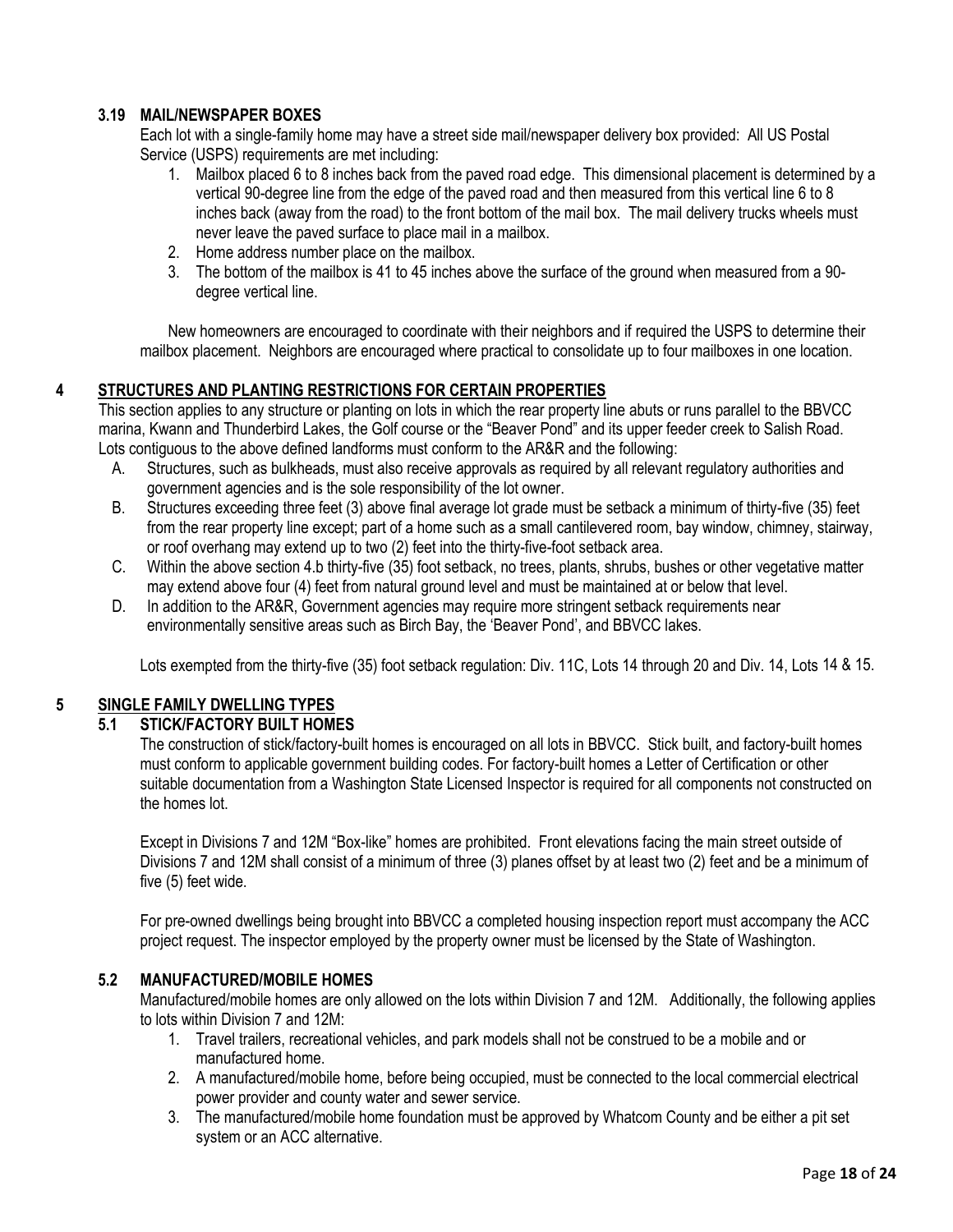4. Manufactured/mobile homes that are placed on lots in Division 7 must have an interior area of at least seven hundred (700) square feet. Those placed on lots in Division 12M must have an interior area of at least one thousand (1,000) square feet.

#### **6 OFF STREET PARKING AND DRIVEWAYS**

Garages are encouraged and strongly advised for vehicle parking.

#### **6.1 SPACES**

Two (2) off street parking spaces are required for each private lot. These spaces are in addition to any parking on the lot for RV storage. Each parking space shall be a minimum of ten (10) by twenty (20) feet in size.

#### **6.2 DRIVEWAYS**

The owner shall pave each driveway from the edge of the asphalt roadway to the property line. The remainder must be paved or graveled. If crushed rock is used the drive must be suitably edged to contain it.

#### **6.3 VACANT LOTS**

Parking is prohibited on vacant lots except for those adjacent to the marina that have a private dock. For these vacant lots, owners may park their vehicles when required to access or use their dock and or boat.

#### **7 CULVERT AND CATCH BASIN PROCEDURES**

Only the ACC or their designee the Roads and Drainage Committee (RDC) have the authority to modify the contents of this section for unique lot requirements. The ACC at time of project approval will insure an individual from the ACC, RDC or BBVCC management office is designated to act as project installation monitor. BBVCC management office personnel will assist owners with specific determinations and or questions by acting as the "go between" for the owners and the project installation monitor. Management may give approval to the RDC when connecting existing culverts or replacing a current culvert, a project application must be turned into the Office and signed off by Management before work may commence.

#### **7.1 GENERAL**

A culvert with a catch basin(s) is required for all new homes, remodeling, auxiliary structures and new or replacement manufactured/mobile home installation. The culvert must be installed along the entire lot line(s) adjacent to any BBVCC street. Partial culvert installation along a section of a lot line is not allowed. The culvert and its catch basin(s) location shall be shown on the site plan.

#### **7.2 MATERIALS**

All culverts shall be made of double walled corrugated polyethylene pipe, solid or perforated as determined by the ACC, RDC or project installation monitor. All catch basins shall be made of pre-cast concrete.

#### **7.3 DIMENSIONS**

The minimum culvert diameter is twelve (12) inches and is the normal size to be used. In some areas a minimum size of eighteen (18) inches or larger may be directed by the project installation monitor.

#### **7.4 INSTALLATION**

For all culvert and catch basin(s) installation an acceptable plan shall be developed between the builder/owner and the project installation monitor. The plan must include depth, location, low and high spots, grade, backfill material and size and location of catch basin(s). The plan must be approved by the project installation monitor prior to installation.

Improper or poorly installed culvert and catch basin(s) that damage a street shoulder or pavement shall be replaced or repaired at the lot owner's expense.

#### **7.5 INSPECTION**

Inspection of each culvert/catch basin installation by project installation monitor or BBVCC management office is required before it is back filled.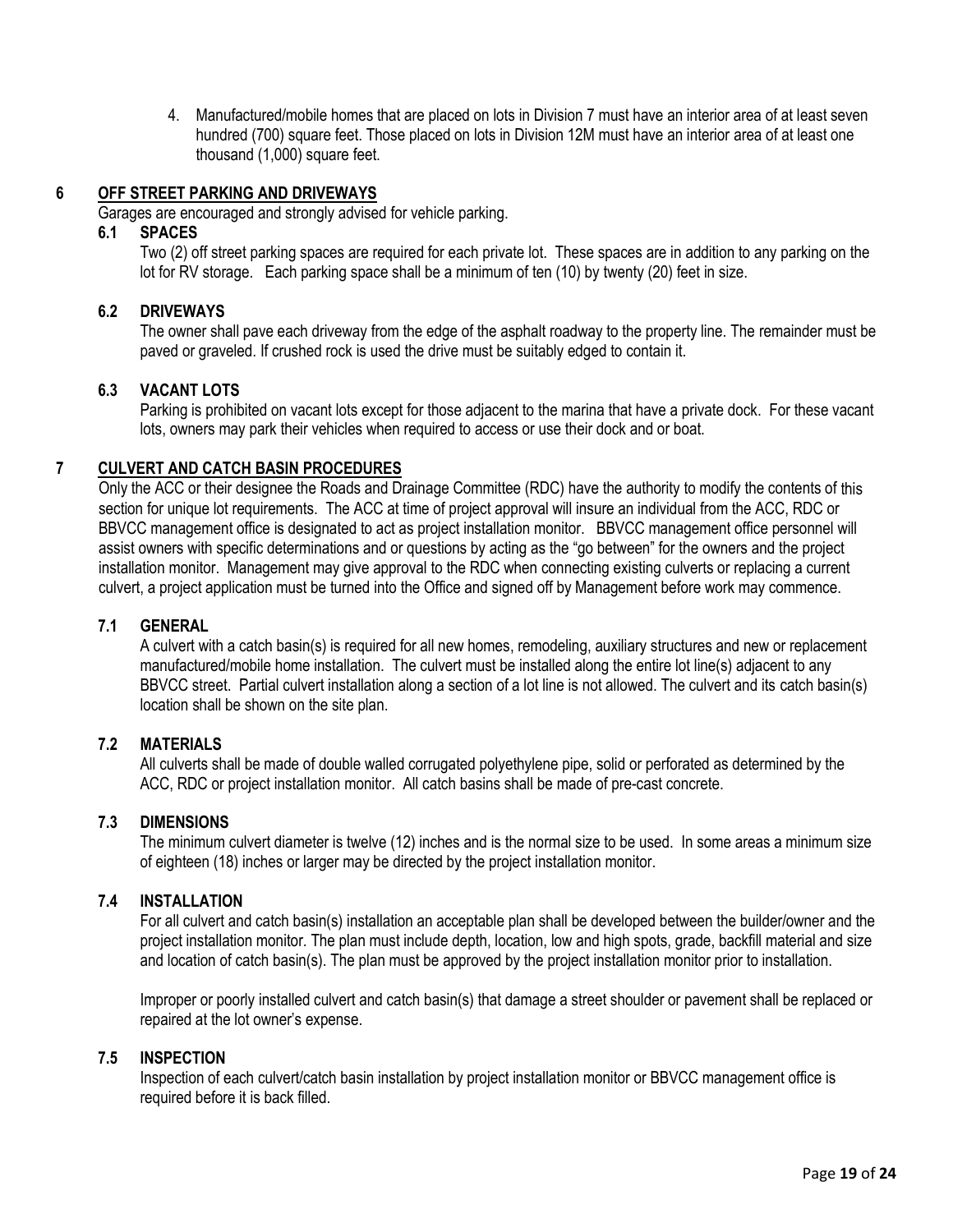#### **7.6 MAINTENANCE**

Routine maintenance of installed culverts and catch basins to maintain proper drainage flow is the responsibility of BBVCC. Replacement of installed culverts and catch basins when required is the responsibility of the applicable lot owner. All replacement determinations are made by the Roads and Drainage Committee.

### **8 STORM WATER CONTROL**

It is the responsibility of each lot owner to control storm water originating from improvements on their lot. For common property the BBVCC Board of Directors is responsible and the BBVCC manager exercises this responsibility on their behalf. The following applies:

- A. Storm water originating from improvements on a lot or common property may not flow directly onto adjacent or nearby properties.
- B. The method of storm water disposal for each lot or common property must be established and shown on the site plan when a structure is first placed on the lot or common property. Once the ACC has approved the new structure project the storm water disposal method cannot be changed without ACC approval.
- C. Lots and common property adjacent to BBVCC lakes are encouraged to use them for their storm water outfalls. All other lots and common property should use existing drainage ditches, drainage pipes or culverts for their outfalls.
- D. Outfall pipes into the lakes must have their outfall ends protected from erosion by erosion control fabric and rock.
- E. All storm water outfalls must be rigid (not corrugated or flexible) plastic non-perforated pipe with a minimum diameter of four (4) inches and must be black when they are visible.

#### **9 LOT REQUIREMENTS**

#### **9.1 GENERAL**

All lots and their structures exteriors must be maintained in a neat and orderly condition. This includes trees and shrubs which must kept in a healthy growing condition. Garbage cans and rubbish of all types (brush, logs, leaf piles, and non-serviceable patio furniture, appliances, furniture, and cars, etc. cannot be stored where it is visible from streets.

No structure which has been partially or totally destroyed by fire, earthquake, flooding or otherwise shall be allowed to remain in such a condition for more than three (3) months from the time of such destruction.

All cuts in the earth, exposed embankments, and bare ground must be graded and smoothed. Bare earth must be graveled, barked or seeded with grass and appropriately maintained.

The bank landscaping on all inside water basins and lakes, whether it is rock or natural materials, must be approved by the ACC (See Appendix A – Standard Design for Bank Reinforcement). Bank beautification will be accepted with the following stipulation: that some planting be placed on the bank slopes to minimize erosion and if any materials such as bark enter Kwan or Thunderbird Lakes, the owner will be fully responsible to retrieve and replace it. No dirt can be pushed or dumped into water basins or lakes nor can grass clippings, weeds or debris of any kind.

All exposed embankments created by driveway cuts, other general construction or erosion of more than twelve (12) inches or greater than thirty (30) degrees in slope must be corrected by construction of permanent walls consisting of railroad ties, concrete blocks, brick, concrete or rock, and must be esthetically compatible with the site. Slopes of less than thirty (30) degrees require the planting of low growing plants to control soil erosion.

#### **9.2 DURING CONSTRUCTION**

A portable toilet on the lot is required for contractor use for new home construction or major exterior renovation. All construction material and debris slash, uprooted stumps, and trees must be removed from the lot. That which is usable, i.e. firewood, must be neatly stacked and stored on the lot. Lot vegetation must be maintained at a presentable level from commencement of construction.

Streets must be kept free of mud, debris, gravel, etc. caused by construction equipment or methods, during construction. This usually requires cleaning of the street(s) at least once each day. BBVCC management office personnel may require the contractor to clean the street(s) more than once per day.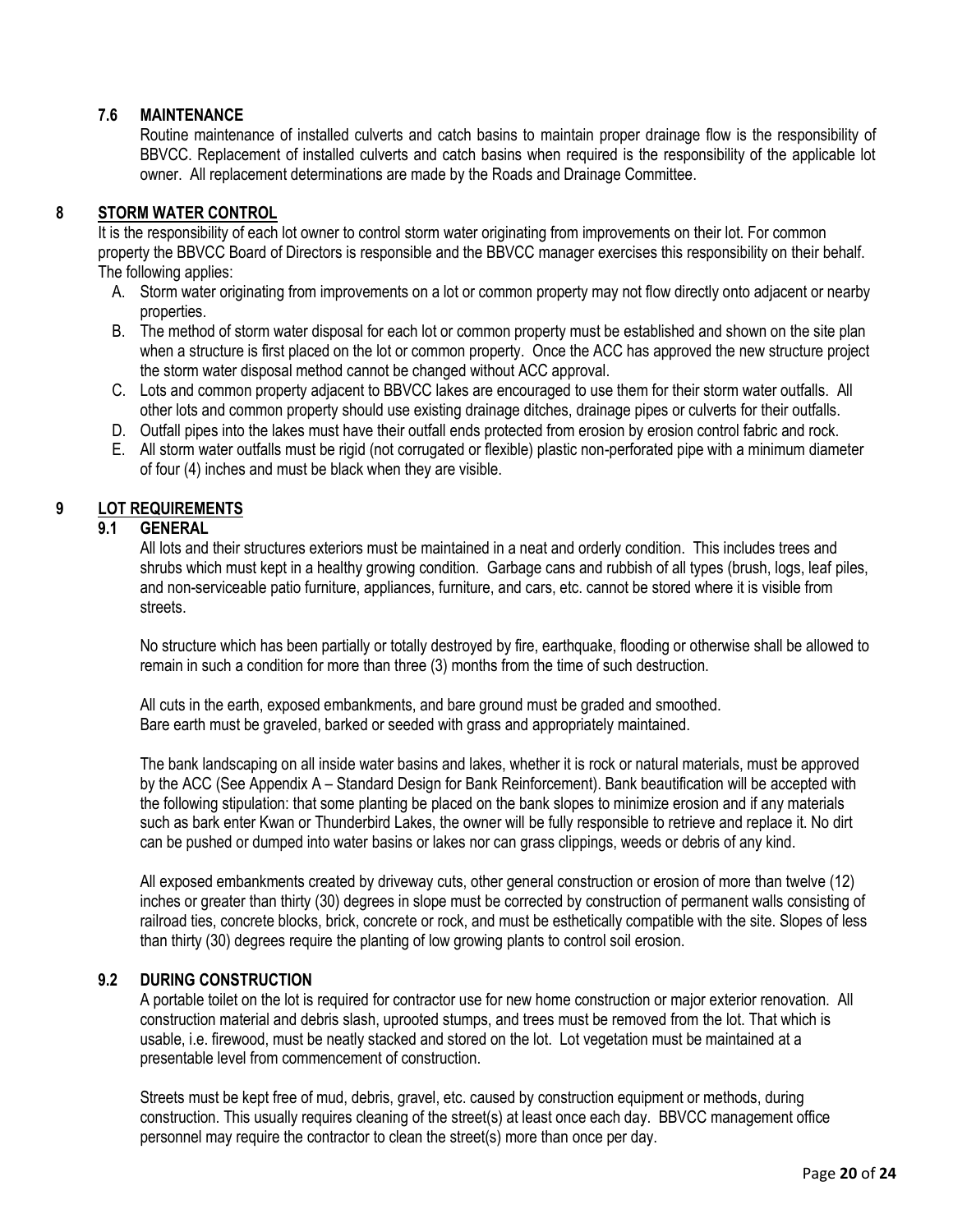Streets will not be blocked for other than the normal off loading or uploading construction requirements. If street(s) must be blocked for more than thirty (30) minutes the contractor must provide sufficient traffic control personnel (commonly called flaggers) to safely control traffic. BVCC management office personnel may require the contractor to provide additional flaggers as they deem necessary.

Contractors are restricted to using the lot on which they are building for storage of materials (including fill), equipment, etc., and will not be allowed to trespass on adjoining lots. The only exception is if a neighboring lot owner has given permission to use their lot. This permission must be given thru the BBVCC management office, so they can monitor the exact approval(s) given.

# **9.3 VACANT LOTS**

All vacant lots must remain free of all structures, signage, play equipment, tree houses, etc. except for culverts and catch basins when approved by the ACC.

### **9.3.1 LANDSCAPE IMPROVEMENTS**

Except for cutting of grass, clearing of weeds/blackberry vines, and removal of trees allowed in paragraph 9.4, vacant lots may have landscaping improvements only when all the following conditions are met:

- a. Prior to any improvement, a full 15-point height survey must be completed on the property, as set forth in section 3 and the buildable height established with a spike in the street marking the elevation. This buildable height will be used for all subsequent construction on the lot.
- b. The owner must submit an ACC Project plan of all landscape improvements to be performed on the property and must receive ACC Project approval prior to any work being commenced on the lot.
- c. Improvements are limited to the landscape features of soil, grass, shrubs, retaining walls less than three feet in height, and trees only. Nothing else is allowed.
- d. All landscaping projects must meet all AR&R, including compliance with section 9 whenever there is a change in grade or where landscaping will have a potential impact on storm water.

### **9.4 TREES AND SHRUBS**

The planting and maintenance of shrubs and trees is encouraged. The removal of a tree with a trunk greater than nineteen (19) inches in circumference (6 inches in diameter) requires ACC approval. The measurement for circumference is taken twelve (12) inches from the ground.

The only trees not requiring ACC approval for removal are, Willows, Alders, Cottonwoods, fruit and decorative/hedgerow/foundation type trees such as crabapples, dogwoods, magnolias, and arborvitae. The ACC may require a certified arborist supporting opinion paid for by the lot owner when a trees health is questionable. Unauthorized tree removal shall carry a fine as stated in The BBVCC Schedule of Fines.

### **9.4.1 SAFETY**

Trees or shrubs that block visibility to streets and driveways are a safety hazard. The unsafe condition must be remedied by trimming, topping or to limb as necessary to correct the visibility issue.

#### **9.4.2 VIEW INFRINGEMENT**

Trees or shrubs that infringe upon neighbor's views are to be dealt with between neighbors. This is a matter of good reason, judgment, and conscience, and is reciprocal between neighbors. Lot owners should keep their trees and shrubs trimmed, de-limbed or topped so as not to infringe on neighbor's views.

#### **10 VARIANCES**

**Variances are the exception rather than the rule.** Variances are most appropriate to address unique or special characteristics of the property that prevent all reasonable use under the requirements of the applicable AR&Rs. These circumstances may include unique topography such as steep slopes, water bodies, or other natural features that are atypical within the Village.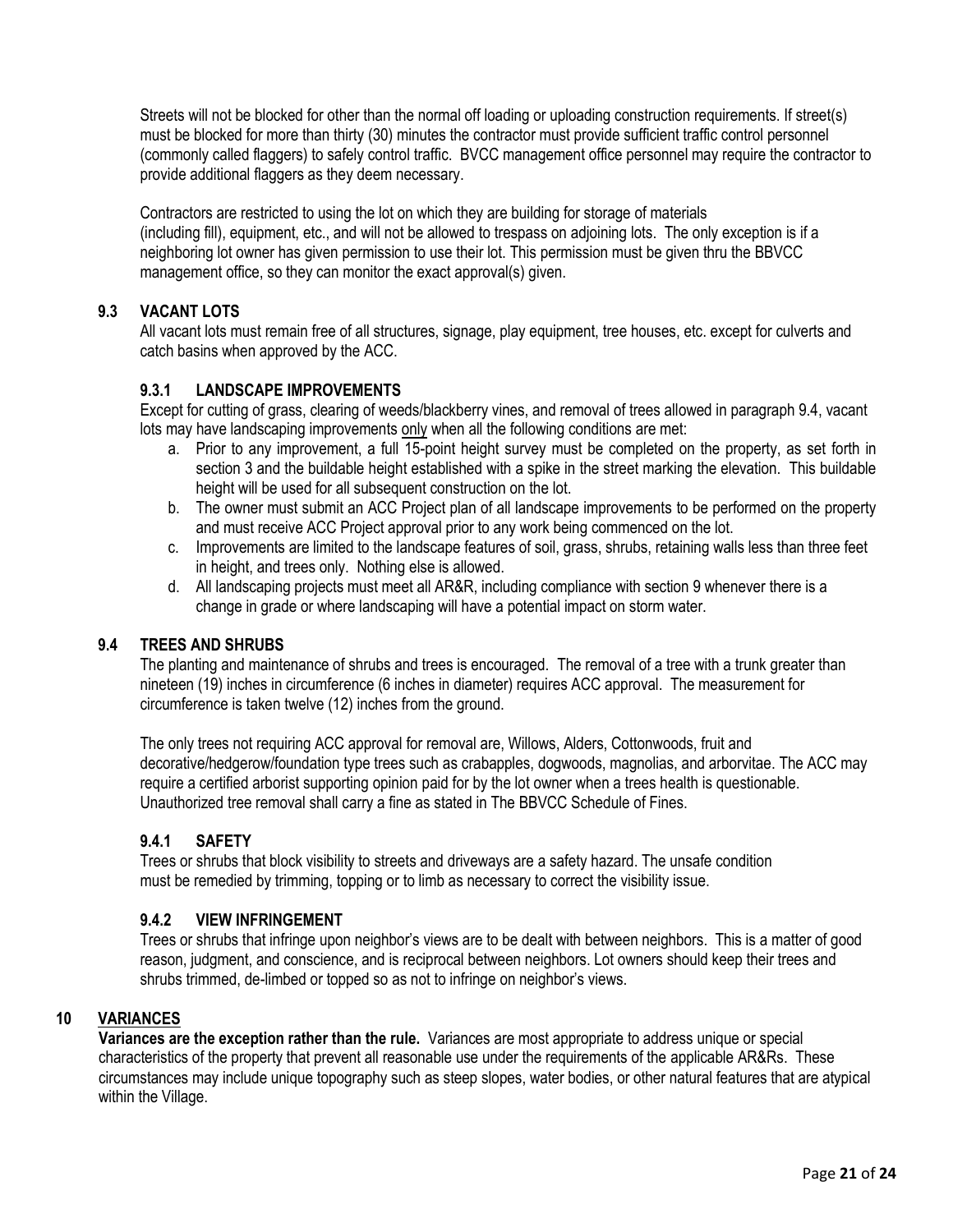The ACC may recommend reasonable variance of these AR&R to overcome practical difficulties and prevent unnecessary hardships in the application of the provisions contained in the AR&R. The ACC will review variance requests by considering whether the request conforms to the intent and purposes of the AR&R and that such request will not be materially detrimental and or injurious to other properties or improvements in the BBVCC.

All variance request applicants must demonstrate that their request satisfies all the criteria set out below:

- A. That the variance is needed to alleviate practical difficulties and undue hardship caused by exceptional topographical conditions or other extraordinary situations or conditions (including size and shape).
- B. That the variance granted shall not constitute a grant of special privileges, be based upon reason of hardship caused by previous actions of the property owner, or previous owner, (including owner selection of building plans too large for the lot), nor be granted for pecuniary reasons alone.
- C. That the granting of the variance will not be materially detrimental and/or injurious to other properties or improvements in Birch Bay Village and will conform to the intent and purposes of the AR&Rs.
- D. That the property cannot be reasonably used under the AR&Rs as written. Upon finding that the variance request satisfies all of the above criteria, the ACC may recommend to the BBVCC Board of Directors approval of the variance.

Upon receipt of a variance request, the BBVCC management office will initiate section 11, Notice of Public Hearing process.

# **11. PUBLIC HEARINGS**

The ACC conducts the Public Hearing at which time all interested BBVCC members may present their views on the application to the ACC. Following the hearing the ACC deliberates and makes the following determinations:

- A. For variances: Either disapproves the application or recommends approval to the BBVCC Board of Directors (BOD). Any subsequent BBVCC BOD decision on either an ACC disapproval appeal or an ACC recommendation for approval is sent in writing by the BBVCC manger to the applicant.
- B. For all non-variance hearings, the ACC approves or disapproves the request.

### **11.1 PROCESS**

Upon receipt of an application described in section 11.1.1 below, the BBVCC management office will issue a Notice of Public Hearing. The notice is disseminated in advance of the next regularly scheduled ACC meeting as follows:

- 1. Mailed thirty days (30) in advance for section 3.3.2.1 (Auxiliary Garage and Workshop Structures) and 3.5.1 (b) (Allowable Height) projects to all lot owners whose property lies within 300 feet of a proposed project.
- 2. Mailed thirty days (30) days in advance for section 3.16 (Golf Ball Screening) to all lot owners whose property lies immediately adjacent to and those whose views will be impacted by a proposed project.
- 3. Mailed forty-five (45) in advance for section 10 (Variances) requests to all lot owners whose property lies within 300 feet of a proposed variance.
- 4. All notifications of public hearings are to be posted twenty-five (25) days in advance of the hearing on the reader board outside the BBVCC office.

### **11.1.1 APPLICATION**

- a. For section 3.3.2.1 (Auxiliary Garage and Workshop Structures); 3.5.1 (b) (Allowable Height), and 3.16 (Golf Ball Screening) applicants submit a project per section 2.
- b. For section 10 (Variances) applicants submits either a complete final project per section 2 or to save expenses the applicant may submit one (1) copy of the following:
	- 1) Appropriate ACC Construction Project Checklist
	- 2) Variance Request
	- 3) Preliminary design documents that show the scope of the proposed structure(s) to which the variance applies. These documents must include, dimensioned elevation, sectional drawings and a 'story pole'.
	- 4) A site plan that shows the location and dimensions of all structures on the lot including the proposed structure(s) to which the variance request applies.
	- 5) Documentation or letter of explanation in support of applicant's request.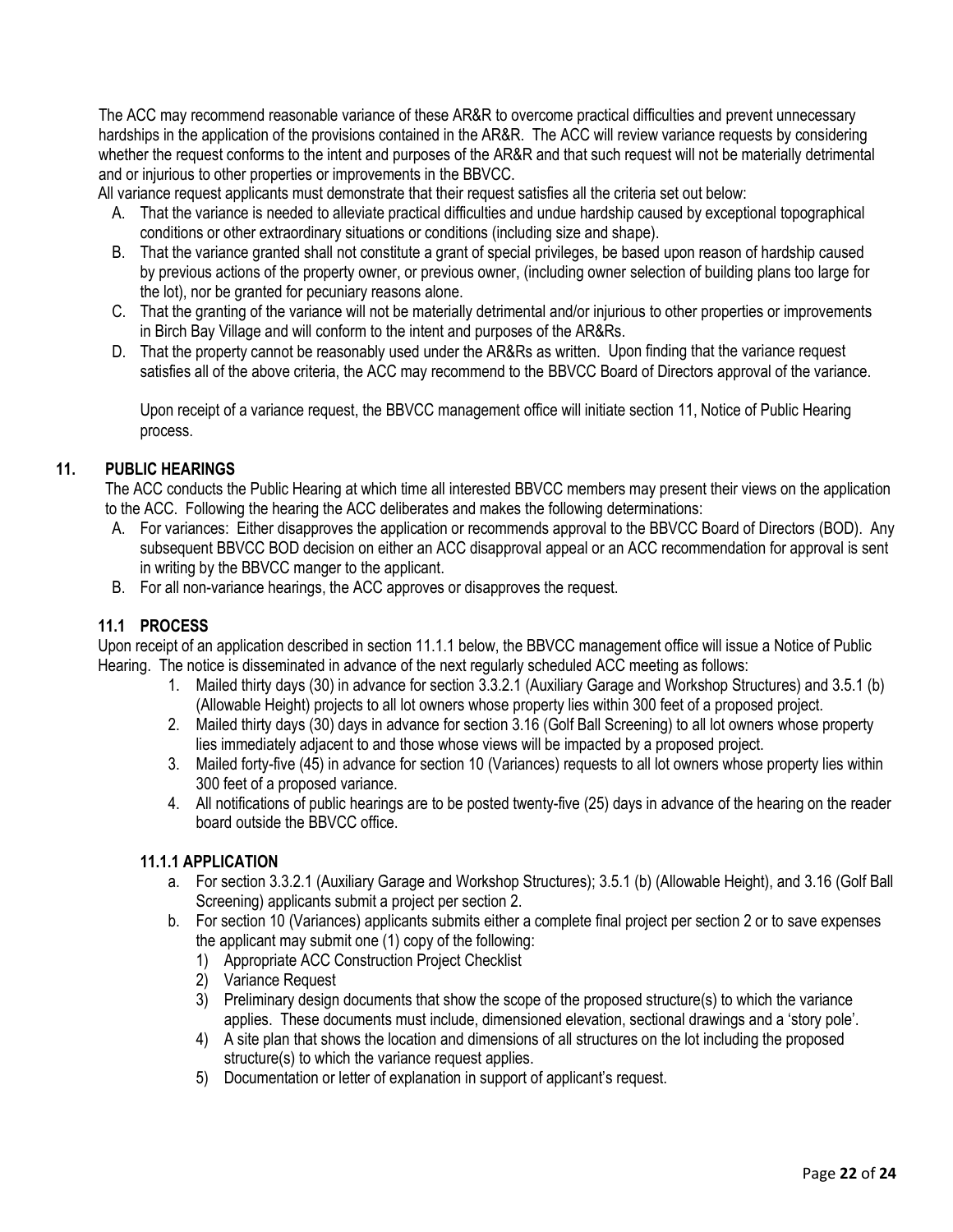If variance approval is granted, based on the above section 11.1.1.b 'save expenses approach', the applicant must follow up with a complete project application per section 2. This complete application will undergo normal ACC project review procedures but will not revisit the approved variance decision.

Birch Bay Village Community Club's Architectural Control Committee recognizes that Whatcom County, Washington State and Federal land use policies do change from time to time. When there are conflicting regulations between the Birch Bay Village AR&Rs and Whatcom County, the more restrictive rules shall govern.

#### 12. **PROCESS OF APPEAL**

Should the ACC reject any project request, the project applicant may appeal to the ACC at their next regular meeting if they have **new information to present**. BBVCC members always have the right to appeal and ACC decision to the Board of Directors.